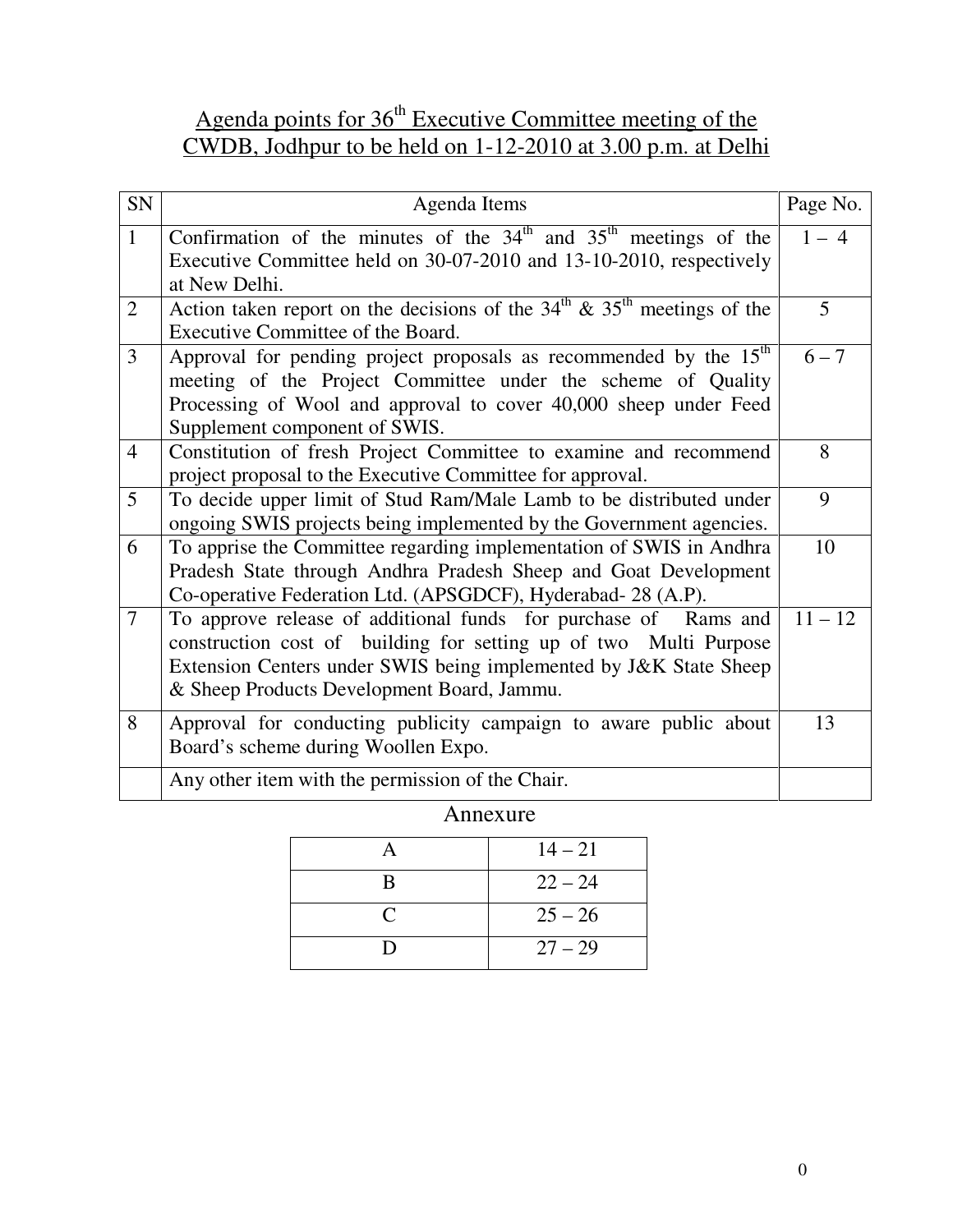Agenda no. 1

# I. CONFIRMATION OF THE MINUTES OF 34<sup>th</sup> EXECUTIVE<br>COMMITTEE MEETING OF CENTRAL WOOL COMMITTEE MEETING OF CENTRAL WOOL DEVELOPMENT BOARD HELD ON 30-07-2010 AT NEW DELHI

The 34<sup>th</sup> Meeting of the Executive Committee of the Central Wool Development Board was presided over by Shri S. S. Gupta, Joint Secretary, MOT and Vice Chairman, CWDB on  $30<sup>th</sup>$  July, 2010. The minutes of the meeting is enclosed at **Annexure-A** for confirmation. (Page No. 14 to 21).

### **(i) Following projects were approved in 34th Executive Committee meeting as per recommendation of the 14th Project Committee meeting of the Board and most of from Government Organization/Departments, which are as under :**

### I. Name of Scheme : SHEEP & WOOL IMPROVEMENT SCHEME

(Rs. in lakhs)

| S.             | Name of Agency submitted the                                       | Activity/proposal                        | <b>Funds</b> | Total       |
|----------------|--------------------------------------------------------------------|------------------------------------------|--------------|-------------|
| N <sub>o</sub> | project proposals                                                  |                                          | required     | Project     |
|                |                                                                    |                                          | during       | Cost for    |
|                |                                                                    |                                          | 2010-11      | 2 years     |
| a)             | New proposal under SWIS                                            |                                          |              |             |
| $\mathbf{i}$   | College of Veterinary & Animal                                     | 2.00 lakh sheep of Magra $\&$            | 93.50        | 166.50      |
|                | Science Campus, Bikaner.                                           | Chokla<br><b>Bikaneri</b><br>breed<br>in |              |             |
|                |                                                                    | alongwith<br>2 Ram<br>Bikaner            |              |             |
|                |                                                                    | Raising Units & 1 MFC.                   |              |             |
| $\mathbf{ii}$  | Central Sheep & Wool Research                                      | Improvement of Malpura breed             | 44           | 56.50       |
|                | Institute, Avikanagar, Jaipur                                      | covering<br>50,000<br>sheep              |              |             |
|                |                                                                    | alongwith 1 Ram Raising Units            |              |             |
|                |                                                                    | & 1 MFC.                                 |              |             |
| $b)$ .         | Proposals for additional components under ongoing projects of SWIS |                                          |              |             |
| iii            | Shakshi<br>Anusandhan<br>Sansthan,                                 | Feed Supplement for 10,000               | $31.86 + 3$  | $31.86 + 3$ |
|                | Mokhari, Phalodi                                                   | sheep & 30 Sheep Pen                     | $= 34.86$    | $= 34.86$   |
|                |                                                                    |                                          |              |             |
| iv             | Mahila Mandal, Barmer                                              | Supplement for<br>15,000<br>Feed         | $47.79 + 3$  | $47.79 + 3$ |
|                |                                                                    | sheep & 30 Sheep Pen                     | $= 50.79$    | $= 50.79$   |
| $\mathbf{V}$   | Gujarat Sheep & Wool Deve. Corp.                                   | Feed Supplement for 25,000               | 79.65        | 79.65       |
|                | Ltd., Ahmedabad.                                                   | sheep                                    |              |             |
| vi             | Uttarakhand Sheep & Wool Board,                                    | 2 Ram Raising Units and 40               | $18 + 4 =$   | $18 + 4 =$  |
|                | Dehradun.                                                          | Sheep Pen                                | 22           | 22          |
| vii            | Central Sheep & Wool Research                                      | 1 Ram Raising Unit of Chokla             | 9.00         | 9.00        |
|                | Institute, Avikanagar, Jaipur                                      | Ram at Avikanagar                        |              |             |
| c)             | Proposal under REVOLVING FUND FOR WOOL MARKETING (SWIS)            |                                          |              |             |
| viii           | Gujarat Sheep & Wool Deve. Corp.                                   | Creation of Revolving Fund for           | 20           | 20          |
|                | Ltd., Ahmedabad.                                                   | raw wool marketing in Gujarat            |              |             |
|                |                                                                    | State                                    |              |             |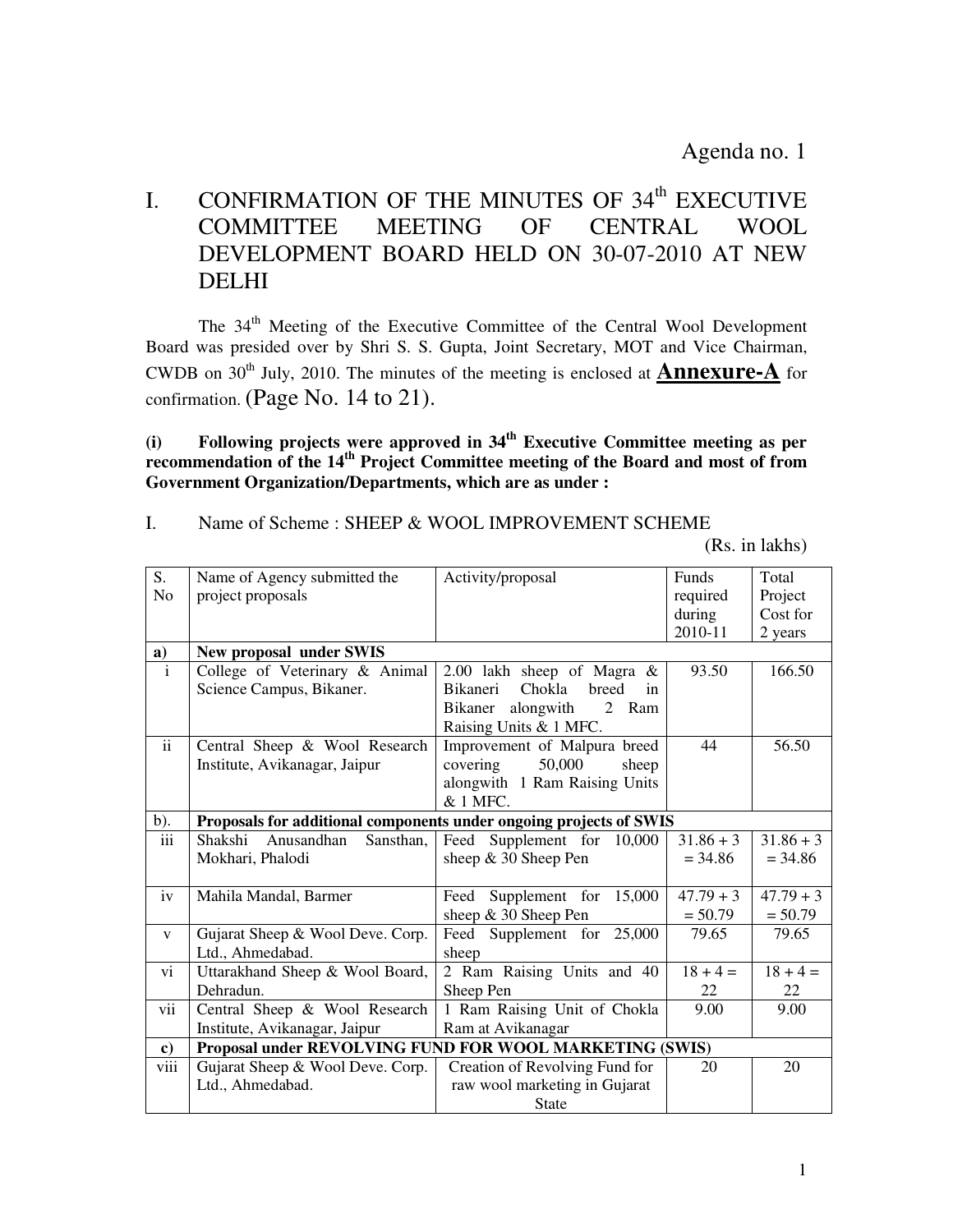## II. Name of Scheme : Research & Development projects under HRD & PROMOTIONAL ACTIVITIES (IWIDP) :

(Rs. in lakh)

| S.<br>N <sub>0</sub> | Name of Agency<br>submitted the<br>project proposals            | Activity/proposal/Remark                                                                                                                                                                                                                                                                                                                                                              | Funds<br>required<br>during<br>2010-11 | Total<br>Project<br>Cost for<br>two years |
|----------------------|-----------------------------------------------------------------|---------------------------------------------------------------------------------------------------------------------------------------------------------------------------------------------------------------------------------------------------------------------------------------------------------------------------------------------------------------------------------------|----------------------------------------|-------------------------------------------|
| 1                    | <b>Wool Research</b><br>Association, Thane                      | Upgradation of Indian wool by stretching $\&$<br>setting means for value addition and use in<br>apparel purpose.<br>Project category: Machine Design.                                                                                                                                                                                                                                 | 28.56                                  | 43.75                                     |
| 2                    | $-do-$                                                          | Design and Development of high-end fabrics<br>using yarns made of special wool fibres (Angora/<br>Pashmina) and Eri silk blends. Project category:<br>Product Development.                                                                                                                                                                                                            | 10.52                                  | 21.84                                     |
| 3                    | Central Sheep $&$<br><b>Wool Research</b><br>Institute, Jaipur. | Development of upgraded utilization techniques<br>for the wool produced in South Peninsular region<br>of the country.<br>It was suggested to include thoughts of WRA<br>mentioned under similar proposal regd.<br>$\cdot$ "To<br>develop value added products for extensive<br>utilization of low priced Indian wool like<br>Deccani wool"<br>Project category: Product Development". | 14.70                                  | 19.40                                     |

 EC also directed that all the research projects must cut on unproductive expenditure hence a 10% reduction shall be implemented in case of above three R&D projects.

## III. Name of Scheme : Training programme under HRD & PROMOTIONAL ACTIVITIES (IWIDP) :

 The EC approved the proposal of Indian Institute of Carpet Technology, Bhadohi (U.P.) to organize one artisan training programme for 30 persons (spinning mill operators) at Bikaner for 4 months with total financial approval of Rs. 8.50 lakh during 2010-11 under their 'Artisans Training Programme on carpet yarn manufacturing through Modular Employable skill, Module-14 (Certificate Level II): Carpet/CAR213' training programme and on progress of the same their proposal for training at other places like Sri Nagar, Panipat & Bhadohi ( for which proposal have also been submitted) will be considered.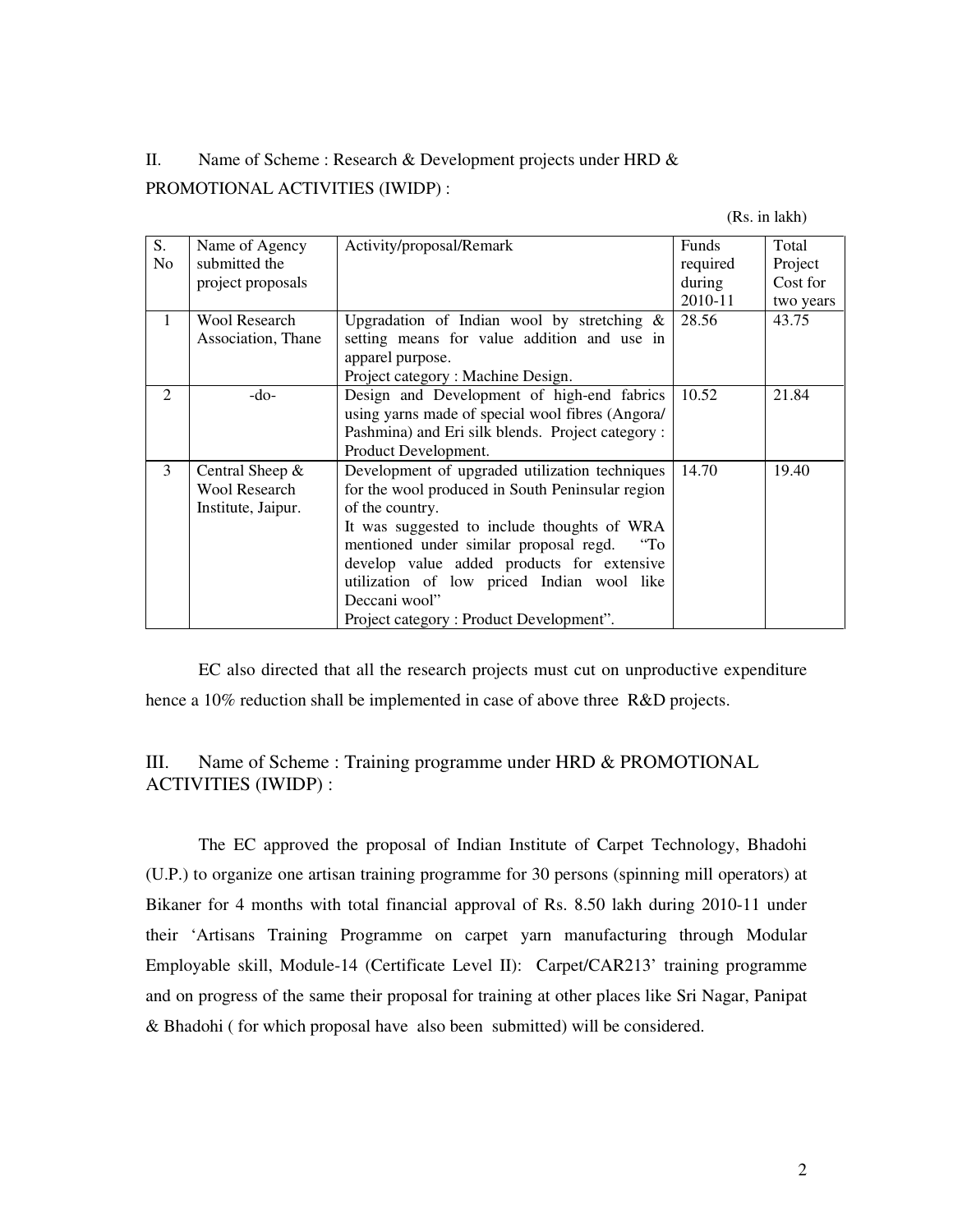## IV. Name of Scheme : **WOOLLEN EXPO under** HRD & PROMOTIONAL ACTIVITIES (IWIDP) :

| S.             | <b>Implementing Agency</b>        | Place<br>of    | of<br>Expo<br>Type                | Proposed            |
|----------------|-----------------------------------|----------------|-----------------------------------|---------------------|
| $\mathbf N$    |                                   | Woolen         | <i>(independent)</i><br><b>or</b> | Date & Month        |
| $\Omega$ .     |                                   | <b>Expos</b>   | by hiring stalls in               | <b>as</b><br>per    |
|                |                                   |                | reputed Mela)                     | proposal            |
| $\mathbf{1}$   | H.P.<br><b>State</b><br>$Co$ -op. | Chandigarh     | Independent Expo                  | $3 - 12$<br>Dec.    |
|                | Wool Procurement & Mkt. Fed.      |                | Rs.                               | 2010                |
|                | Ltd., Shimla                      |                | 14.00 Lacs                        |                     |
| $\overline{2}$ | $\&$<br>Wool<br>Gujarat<br>Sheep  | Ahmedabed      | Independent Expo                  | December            |
|                | Development<br>$Co$ -op.<br>Ltd., |                | Rs. 14.00 Lacs                    | 2010                |
|                | Gandhinagar                       |                |                                   |                     |
| $\overline{3}$ | Punyashloka Ahilyadevi            | Pune           | hiring<br>By<br>50                | $15-19$<br>Dec.     |
|                | Maharashtra Mendhi Va Sheli       |                | stalls (@ 10,000/-                | 2010                |
|                | Vikas Mahamandal Ltd., PUNE       |                |                                   |                     |
| 4              | West Zone Cultural Centre,        | Udaipur        | hiring<br>50<br>By                | $21 - 30$           |
|                | Udaipur                           |                | stalls ( $@10,000/-$              | December            |
|                |                                   |                |                                   | 2010                |
| 5              | District Industries Centre,       | <b>Bikaner</b> | Independent Expo                  | December            |
|                | <b>Bikaner</b>                    |                | Rs. 14.00 Lacs                    | 2010                |
| 6              | District Industries Centre,       | Jodhpur        | hiring<br>50<br>By                | $2 - 11$<br>January |
|                | Jodhpur                           |                | stalls ( $@10,000/-$              | 2011                |
| 7              | Asmara Handicraft & Cultural      | Delhi          | Independent Expo                  | November            |
|                | Society (NGO), New Delhi          |                | Rs. 14.00 Lacs                    | 2010                |

## II. CONFIRMATION OF THE MINUTES OF  $35<sup>th</sup>$  EXECUTIVE COMMITTEE MEETING OF CENTRAL WOOL DEVELOPMENT BOARD HELD ON 13-10-2010 AT NEW DELHI

 The 35th Meeting of the Executive Committee of the Central Wool Development Board was presided over by Shri S. S. Gupta, Joint Secretary, MOT and Vice Chairman, CWDB on 13th October, 2010. The minutes of the meeting is enclosed at **Annexure-B** for confirmation. (Page No. 22 to 24).

**(i) Following projects were approved in 35th Executive Committee meeting as per recommendation of the 15th Project Committee meeting of the Board and most of from Government Organization/Departments, which are as under :**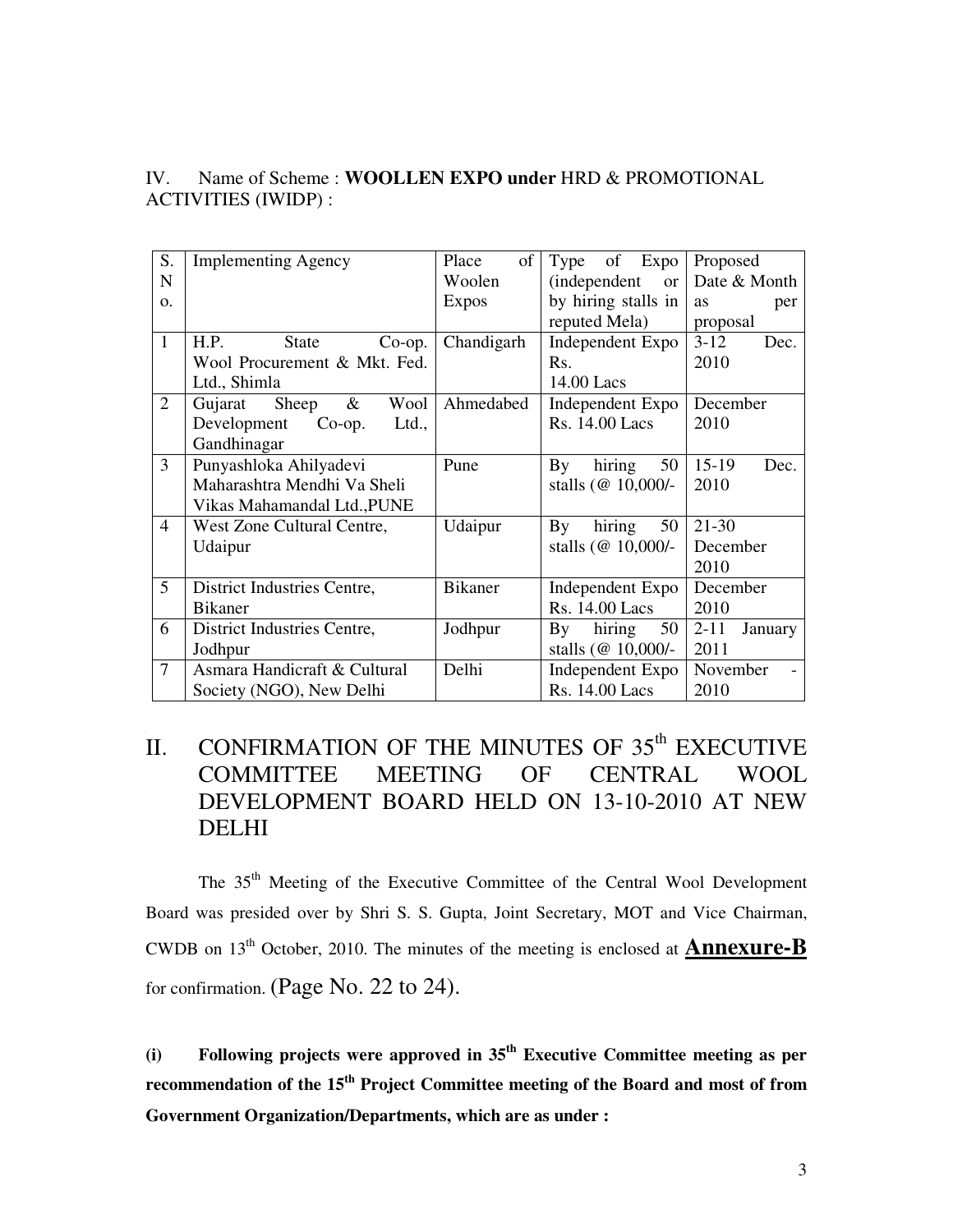## I. Name of Scheme : QUALITY PROCESSING OF WOOL :

| <b>SN</b> | Name of Agency from whom<br>proposal received | Total cost of<br>project | Financial<br>assistance<br>from CWDB | Activity          |
|-----------|-----------------------------------------------|--------------------------|--------------------------------------|-------------------|
|           | Uttrakhand Khadi & Village                    | $Rs. 31.95 +$            | Rs 31.95                             | CFC for Scouring, |
|           | <b>Industry Board Dehardun.</b>               | Land and                 | Lakhs                                | Dyeing and Yarn   |
|           |                                               | <b>Building</b>          |                                      | twisting.         |

### IV. Name of Scheme : **WOOLLEN EXPO under** HRD & PROMOTIONAL ACTIVITIES (IWIDP) :

| SN             | Coordinating Agency           | Venue of | Type of Expo                | Proposed period |
|----------------|-------------------------------|----------|-----------------------------|-----------------|
|                |                               | Expo     |                             |                 |
| $\mathbf{1}$   | Uttarakhand Khadi &           | Dehradun | As per scheme (Rs. 14)      | December 2010   |
|                | Grommodoyog Board,            |          | Lakh)                       |                 |
|                | Dehradun                      |          |                             |                 |
|                |                               |          |                             |                 |
| 2              | Rajasthan Patrika Pvt. Ltd.,  | Kota     | By hiring 50 stalls @ Rs.   | January 2011    |
|                | Jaipur.                       |          | $10,000$ per stall          |                 |
| 3              | Rajasthan Patrika Pvt. Ltd.,  | Jodhpur  | By hiring 50 stalls $@$ Rs. | 11-19 December  |
|                | Jaipur                        |          | $10,000$ per stall          | 2010            |
| $\overline{4}$ | Marudhdara Industries         | Jodhpur  | By hiring 50 stalls @ Rs.   | 22-31 October,  |
|                | Association, Jodhpur.         |          | $10,000$ per stall          | 2010            |
| $\overline{5}$ | Asmara Handicrafts & Cultural | Kanpur   | As per scheme               | Not mentioned   |
|                | Society, New Delhi            |          | (Rs. 14 Lakh)               |                 |
| 6              | Aashray Society Welfare       | Jaipur   | As per scheme               | December 2010   |
|                | Foundation, Ahmedabad.        |          | (Rs. 14 Lakh)               |                 |
| $\overline{7}$ | Indian Chamber of Commerce,   | Guwahati | As per scheme               | $15 - 24$       |
|                | Guwahati                      |          | (Rs. 14 Lakh)               | November, 10    |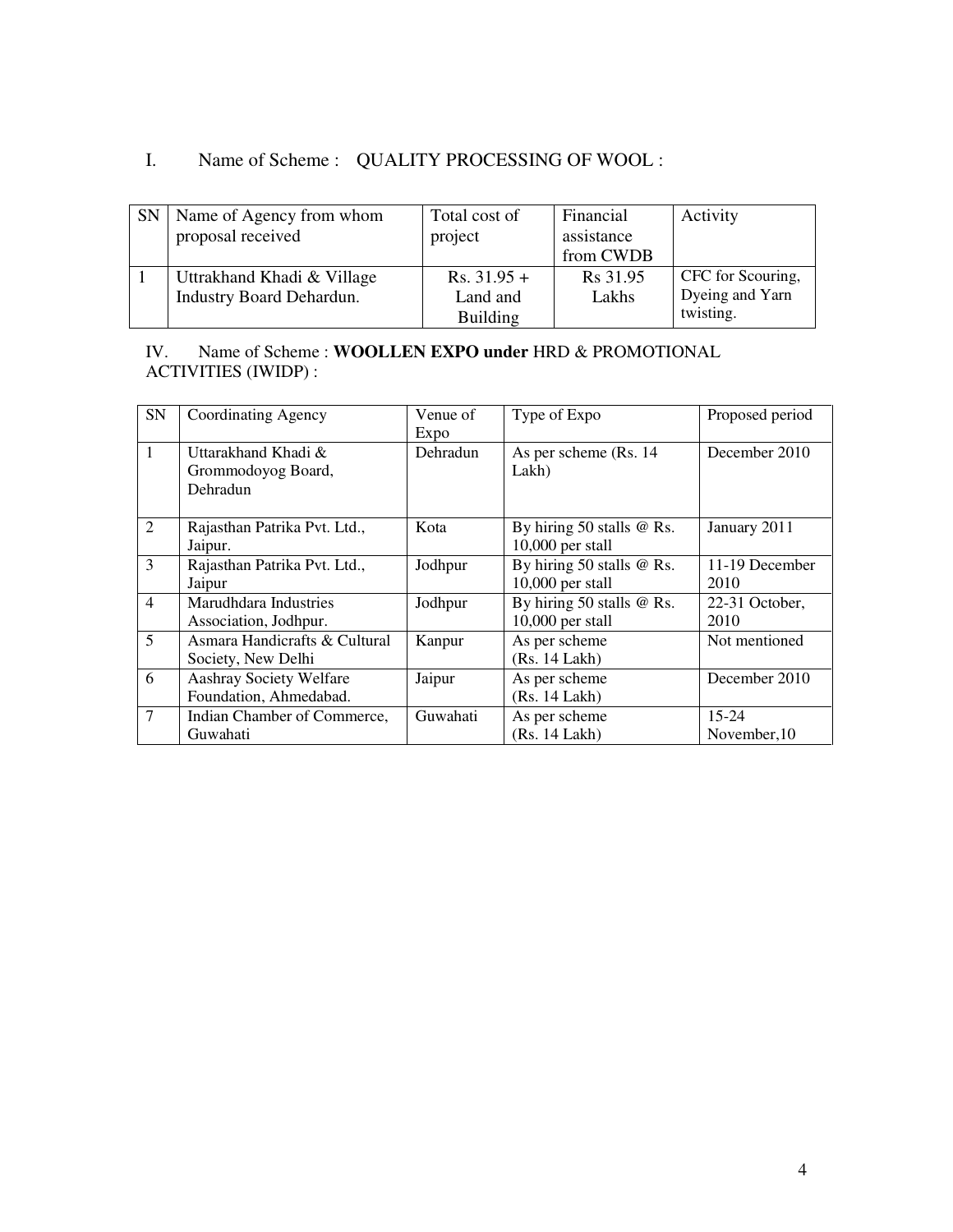# Action taken report on the decisions of the  $34<sup>th</sup>$  &  $35<sup>th</sup>$  meetings of the Executive Committee of the Board.

A: ATR of the decisions of  $34<sup>th</sup>$  EC meeting : (held on  $30<sup>th</sup>$  July, 2010)

| <b>SN</b>      | <b>Decisions</b>                                                                                                                                                                                               | <b>Action taken</b>                                                                                                                                                                                                                                                                                                          |
|----------------|----------------------------------------------------------------------------------------------------------------------------------------------------------------------------------------------------------------|------------------------------------------------------------------------------------------------------------------------------------------------------------------------------------------------------------------------------------------------------------------------------------------------------------------------------|
| $\mathbf{1}$   | To keep photo identity proof of all<br>beneficiaries & keep video-graphy of all<br>major activities under Board's schemes<br>as evidence.                                                                      | The Board had instructed all Implementing<br>Agencies to submit photo identity proof dully<br>verified of all covered beneficiaries under the<br>scheme as evidence. As such Board have<br>decided not to release further grant if IA not<br>submit Photo ID of at least 70% of the<br>covered beneficiaries in first stage. |
| $\overline{2}$ | To take up the matter with the Integrated<br>Wing, MOT<br><b>Finance</b><br>regd.<br>re-<br>appropriation of funds during 2010-11,<br>for approval.                                                            | The Board has submitted a detailed proposal<br>to MOT for re-appropriation of funds for<br>Annual Plan 2010-11.                                                                                                                                                                                                              |
| 3              | To take up the matter separately with the<br>MOT to merge pre-loom and post-loom<br>processing activities under "Quality"<br>processing of wool and Woollens" to get<br>approval from the Competent Authority. | The Board has submitted a SFC Note to<br>MOT including merger of pre-loom and<br>post-loom processing activity.                                                                                                                                                                                                              |

B: ATR of the decisions of  $35<sup>th</sup>$  EC meeting : (held on  $13<sup>th</sup>$  Octo, 2010)

| $\mathbf{1}$            | Approval of one CFC in favour of<br>Uttrakhand Khadi & Village Industry<br><b>Board Dehardun.</b>                                                                                                    | The Board had asked some clarification to<br>sanction the Common Facility Centre for<br>Scouring, Dyeing and Yarn twisting and these<br>clarifications have been received and have<br>been sent to WRA for comment before<br>sanction order is being issued. |
|-------------------------|------------------------------------------------------------------------------------------------------------------------------------------------------------------------------------------------------|--------------------------------------------------------------------------------------------------------------------------------------------------------------------------------------------------------------------------------------------------------------|
| $\overline{2}$          | Approval of 7 more Woollen Expos<br>(Sale-cum-exhibition of woolen projects)<br>at various important locations during<br>2010-11.                                                                    | The Board issued sanctioned seven more<br>Woollen Expos at Dehradun, Jodhpur,<br>Kanpur, Jaipur, Kota and Guwahati during<br>this winter season.                                                                                                             |
| $\overline{\mathbf{3}}$ | To submit detail proposal to MOT for<br>creation of some posts to be filled up on<br>deputation basis in the Board for proper<br>implementation and monitoring of<br>Board's projects in the fields. | The Board has submitted the proposal to<br><b>MOT</b> under Plan allocation of Board.                                                                                                                                                                        |
| $\overline{\mathbf{4}}$ | Approved for printing of office diary<br>and Calendars-2011 with total financial<br>provision of Rs. 1.50 Lakhs                                                                                      | The Board has finalized the quotations and<br>issued work orders for printing of office Diary<br>and Calendars-2011 as per prescribed<br>procedure under GR/FR.                                                                                              |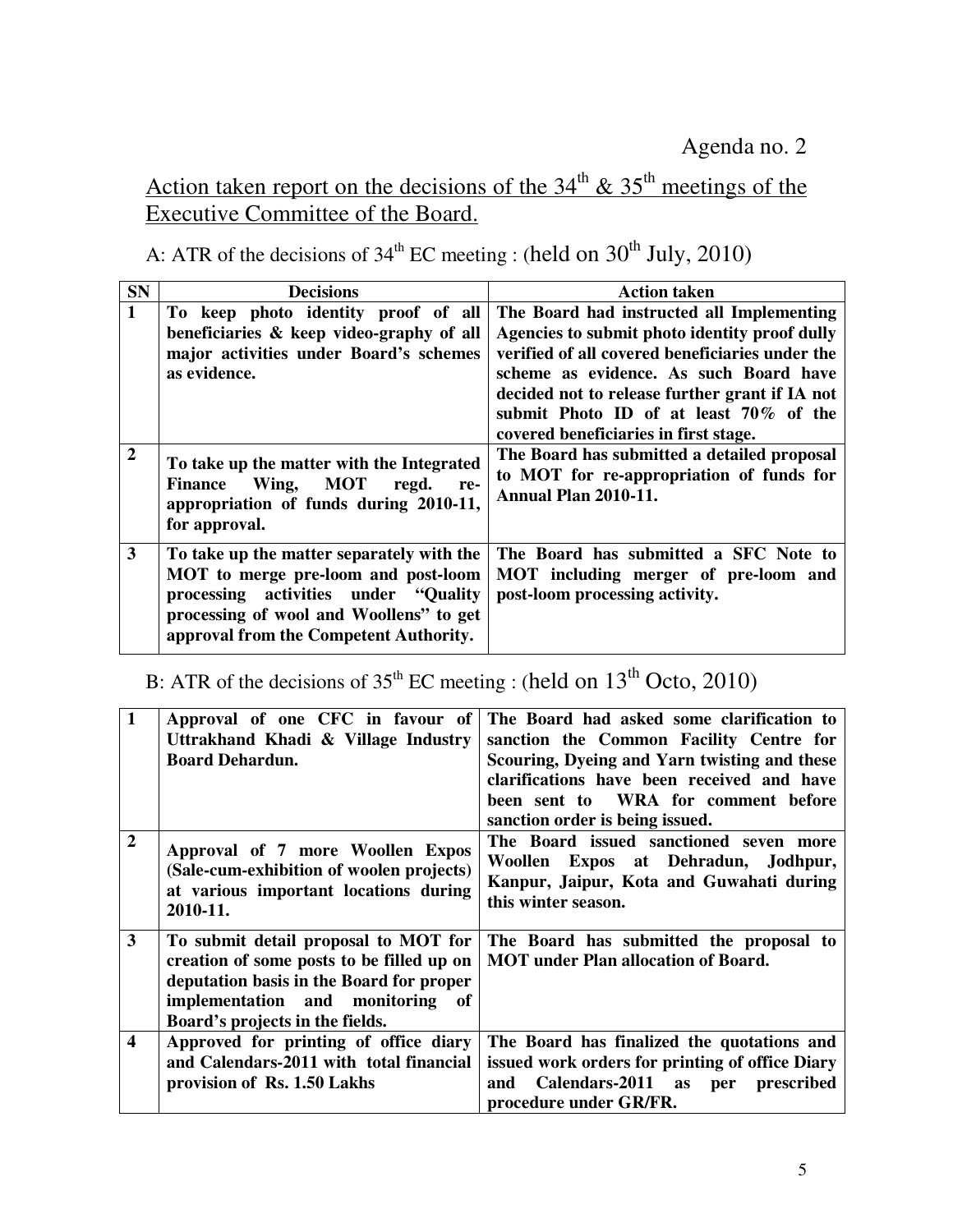## Agenda no. 3

Approval for pending project proposals as recommended by the  $15<sup>th</sup>$ meeting of the Project Committee under the Scheme of Quality Processing of Wool.

I. The recommendation of the  $15<sup>th</sup>$  Project Committee meeting of the CWDB discussed in the last meeting of the Executive Committee  $(35<sup>th</sup>)$  and approved only one Common Facility Centre under the scheme of 'Quality Processing of Wool' in favour of 'Uttrakhand Khadi & Village Industry Board Dehardun' for Scouring, Dyeing and Yarn Twisting Cengre. Regarding other three proposals, it was decided that same again put up in next EC meeting when Board is re-constituted for decision. Now the Board has re-constituted by the MOT and remaining project proposal received for the location of Rajkot, Kullu and Mandi from following organizations alongwith minutes of  $15<sup>th</sup>$  PC meeting is placed before the Executive Committee for discussion and approval. Summary of the project proposals is enclosed as **Annexure-C** (**Page no. 25 & 26** ) for perusal. The minutes of  $15<sup>th</sup>$  Project Committee meeting is enclosed as **Annexure-D (page no. 27 to 29 )** for ready reference.

| Name of Agency            | Total cost of project | Financial assistance | Activity              |
|---------------------------|-----------------------|----------------------|-----------------------|
| from whom proposal        | as per prescribed     | from CWDB approved   |                       |
| received                  | norms of scheme.      | by Project Committee |                       |
| M/s. Nitu                 | Rs. 103 lakh          | Rs. 50 lakh          | CFC for Carding of    |
| Enterprises, Rajkot       |                       |                      | raw wool.             |
| Shikher Handloom &        | Ra. 59.50 lakh        | Rs. 29.75 lakh       | CFC for Woollen yarn  |
| <b>Handicraft Weavers</b> |                       |                      | Scouring, Combing $&$ |
| Coop.Society, Kullu.      |                       |                      | Spinning.             |
| Mahadev Woollen           | Rs. 106.25 lakh       | Rs. 50 lakh          | CFC for Dyeing $&$    |
| Mills, Mandi (H.P.)       |                       |                      | Finishing of wool $&$ |
|                           |                       |                      | woollen products.     |

II. The Board has received a proposal from the Dean, College of Veterinary and Animal Science, Bikaner for assistance under Feed Supplement component of SWIS to provide feed to weak, pregnant/breedable ewes in the project area of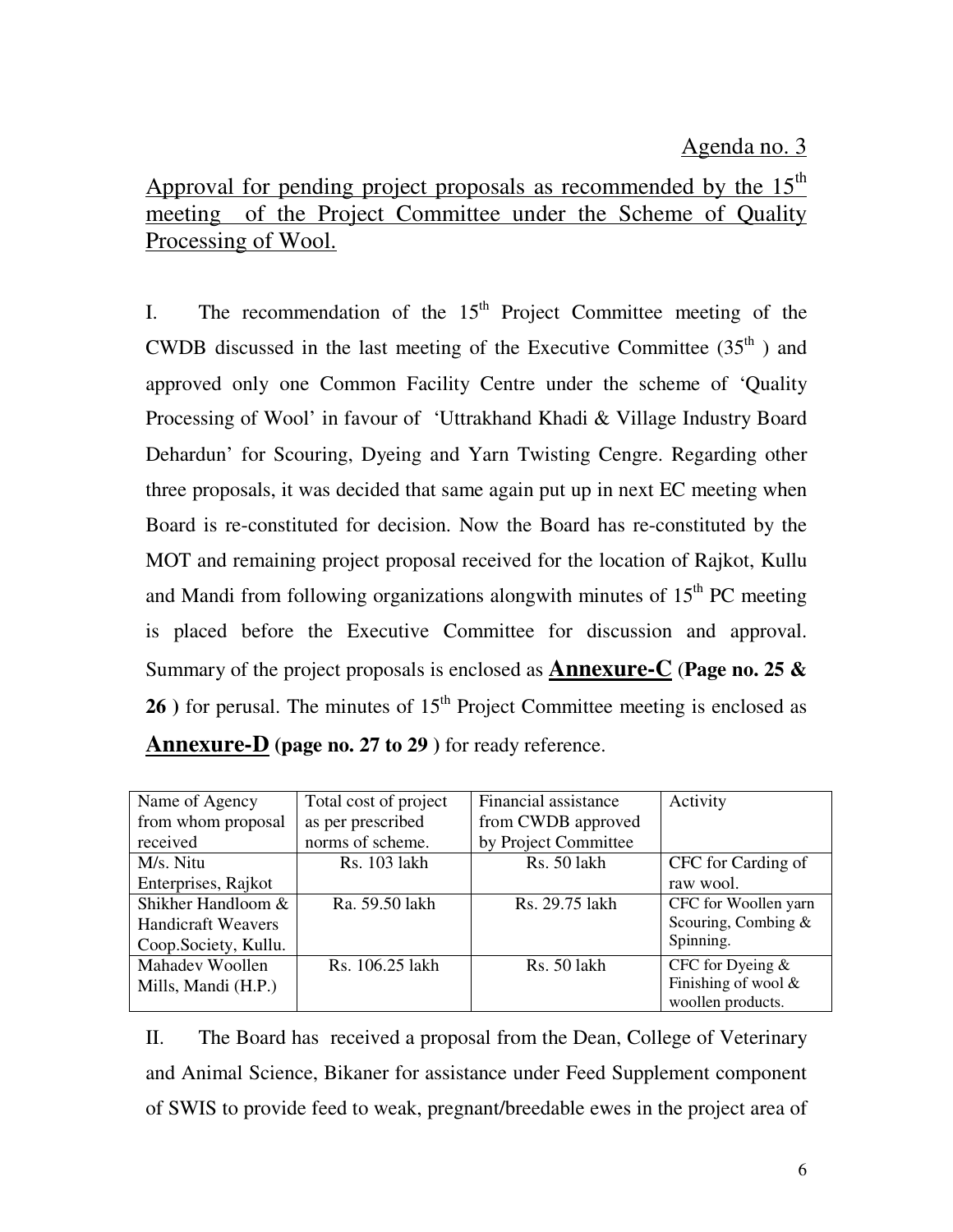Sheep & Wool Improvement Scheme (SWIS) being run by their College in Bikaner area for total 2 lakh sheep. The Board has a provision under SWIS programme to provide supplementary feed to weak & pregnant ewes (female sheep) in three months of the year to help sheep breeders to sustain their flocks in adverse conditions specially in dry, rain fed and desert areas of Rajasthan and Run area of Gujarat where availability of fodder is scared / inadequate. The Board has already achieved physical and financial targets under this component (to cover 50,000 sheep) during current financial year 2010-11. The Board may provide assistance under this component in favour of College of Veterinary and Animal Science, Bikaner to benefit 30,000 sheep with financial assistance of Rs. 81 lakh (Rs. 3 X 90 days X 30000 sheep) for next financial year 2011-12 as per provision made under the scheme. Because feed is to be distributed in the month of April, May & June and generally it takes 4-5 months in arranging feed ( tendering and other process), projects have to be sanctioned immediately.

III. In the  $35<sup>th</sup>$  Executive Committee meeting, one Woollen Expo approved in favour of 'Asmara Handicrafts & Cultural Society, New Delhi' for Kanpur city against their proposal for Kanpur and Lucknow. Now the agency requested to change the place of Expo from Kanpur to Lucknow as Lucknow is a bigger place and being state Capital response of the public will be more encouraging.

As above, the matter regarding change of location of Woollen Expo from Kanpur to Lucknow is placed before the Executive Committee for approval.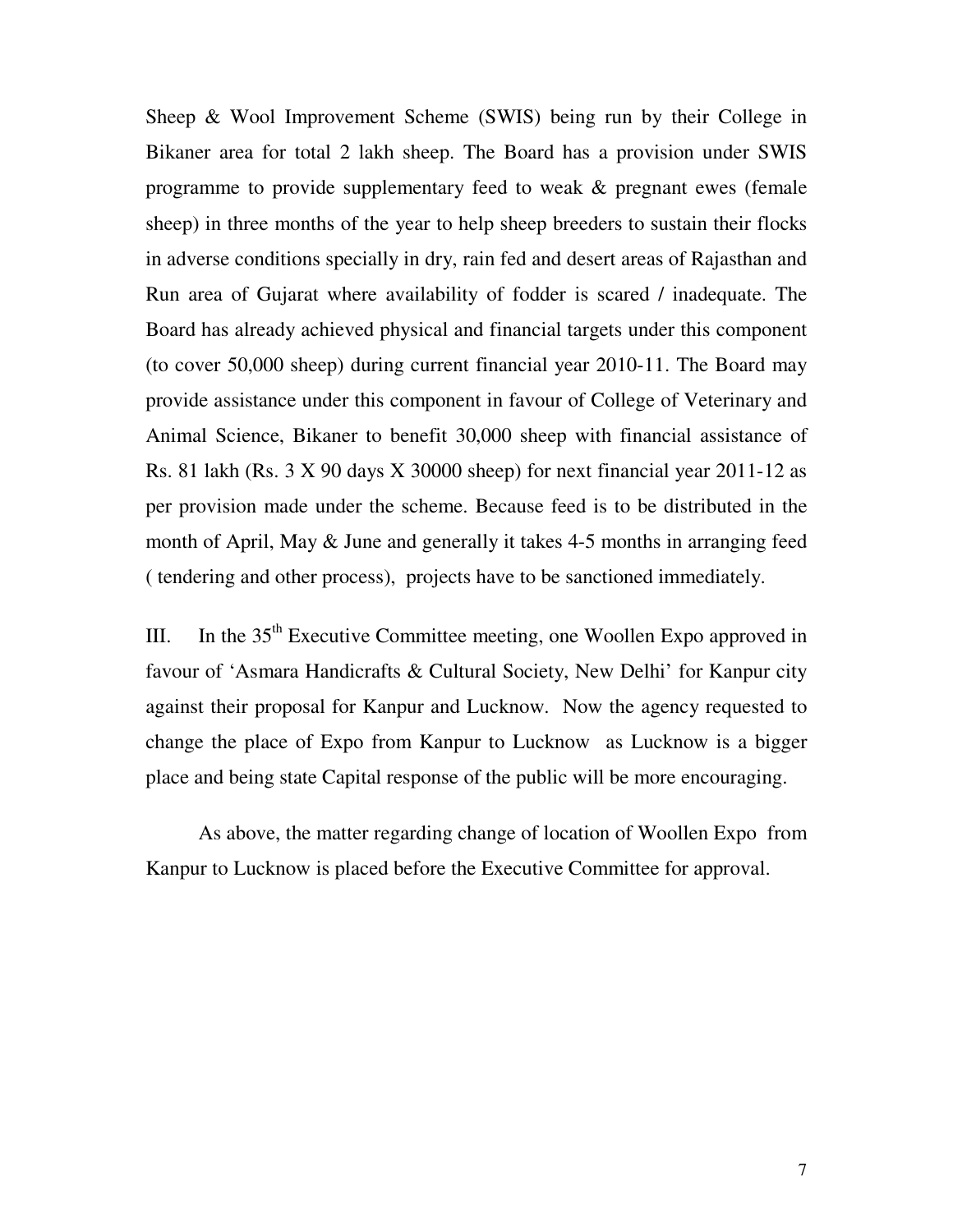## Constitution of fresh Project Committee to examine and recommend project proposal to the Executive Committee for approval.

 The Board has a 'Project Committee' to examine the proposals received from various implementing agencies from time to time under various programmes/schemes being implemented by the Central Wool Development Board. This Committee examines each project proposal with regard to its feasibility, project areas, financial requirement, infrastructure and technical manpower available with the agency etc. After examining the project proposals, the Committee submits its report/ recommendation on funding of the proposal by the Board to the Executive Committee for its approval and implementation.

In the  $34<sup>th</sup>$  Executive Committee meeting held on 30-07-2010, it was suggested to re-constitute the Project Committee, if required

Present composition of the Project Committee of the CWDB is as follows :-

| 1. Executive Director, CWDB                    | Chairman                |
|------------------------------------------------|-------------------------|
| 2. Representative of Director, CSWRI           | Member                  |
| 3. Representative of Director, WRA, Thane      | Member                  |
| 4. One subject matter specialist, if required  | Member                  |
| 5. Mr. Anurag Purohit, Textiles Engineer, CWDB | <b>Member Secretary</b> |

 The Committee may co-opt experts/representatives of other agencies, as may be considered necessary. In addition, may call the authorized representative of the implementing agency to the meeting of the Committee for clarification/presentation on the proposal as and when required.

 As above, the matter is placed before the Executive Committee to reconstitute the Project Committee to examine fresh project proposals.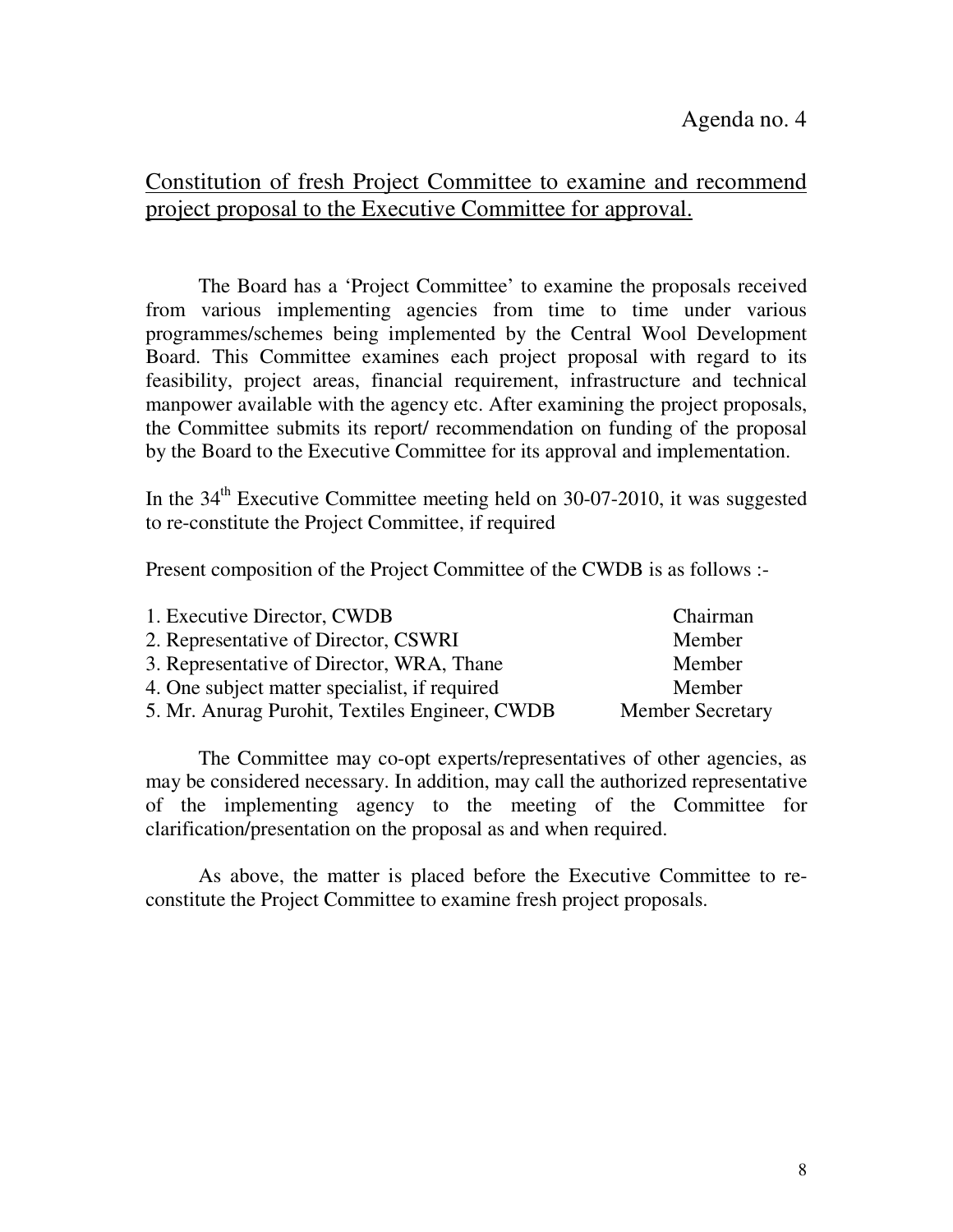## To decide upper limit of Stud Ram/Male Lamb to be distributed under ongoing SWIS projects being implemented by the Govt. agencies.

 Under 'Sheep & Wool Improvement Scheme' (SWIS), there is a provision of upto Rs. 4,000/- under the component of Breed Improvement to distribute good quality breedable Rams for increasing quality and quantity of indigenous wool including cost of transportation, feed and insurance charges etc. Similarly there is a Provision of Rs. 1500/- for male Lamb under Ram Raising Units but during implementation of scheme, Implementing Agencies reported that best quality Rams/ Male Lambs are not available against these financial norms.

 During discussion in previous meetings of Governing Body/Executive Committee, many state Implementing Agencies of SWIS also suggested to enhance financial provision for good quality breedable Ram/ Male Lamb as without increasing the Financial Limit it is not possible to procure the Good Quality Ram/ Male Lamb. Letters received from Different Implementing Agencies like the Secretary, Animal Husbandry Deptt., Govt. of J. & K., Karnataka Sheep & Wool Development Corporation and Veterinary College, Bikaner (implementing agencies) is attached as Annexure-

 It is also to be noted that under other Identical Govt. Schemes which involve distribution of Ram, financial limit is very high like under RKBY (Rashtriya Krishi Vikash Yojana) upper limit for Procurement of Ram is Rs. 7500.

Due to higher rate in the market, IA are not able to procure Ram/ male Lamb and to distribute to the selected beneficiaries and Project Implementation is suffering and the grand allocated is remaining unutilized.

 It is submitted that the Board may enhance financial norms for procurement of good quality breedable Rams under SWIS in favour of Government Agencies to get desired result under improvement of quality and quantity of indigenous wool.

 As above, the matter is placed before the Executive Committee to enhance the cost of good quality breedable Ram upto Rs. 7500 ( as being provided under RKBY) and cost of Male Lamb upto 3000/- under SWIS and release the required grant to concerned govt. Implementing Agency only.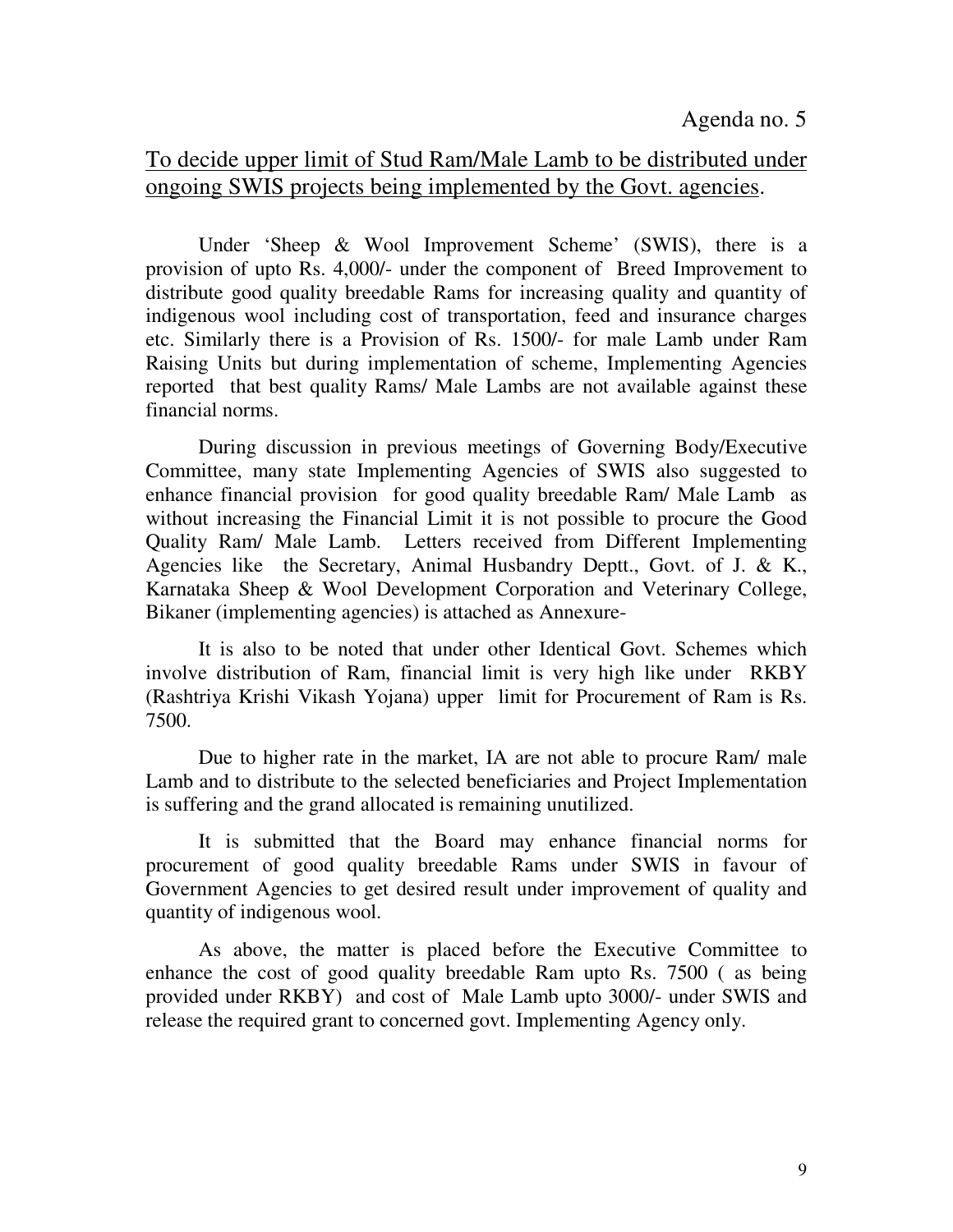Agenda no. 6

To apprise the Committee regarding implementation of SWIS programme in Andhra Pradesh State through Andhra Pradesh Sheep and Goat Development Co-operative Federation Ltd. (APSGDCF), Hyderabad.

As per the decision of the  $33<sup>rd</sup>$  Executive Committee Meeting of CWDB held on 25-6-2010, the CWDB sanctioned a project under Integrated Wool Improvement & Development Programme (IWIDP) – Sheep & Wool Improvement Scheme (SWIS) in favor of Animal Husbandry Department, Government of Andhra Pradesh for 2.00 Lakhs Sheep and released necessary amount of Rs. 65.00 Lakhs for the implementation during the current financial year 2010-11.

 Now the Government of A.P has issued orders for transfer of Scheme pertaining to Sheep and Goat Development from the control of Animal Husbandry Department to the Managing Director, Andhra Pradesh Sheep and Goat Development Co-operative Federation Ltd. Hyderabad (APSGDCF)

 Accordingly the Managing Director, APSGDCF Limited requested CWDB to transfer the amount of grant from Animal Husbandry Department, Govt. of A.P to APSGDCF Limited so that implementation of SWIS may start.

 As above, the matter is submitted before the Executive Committee for perusal and for granting permission to implement SWIS project through APSGDCF Limited, Hyderabad (A.P) instead of earlier sanctioned in favour of the Director, Animal Husbandry Department. Hyderabad.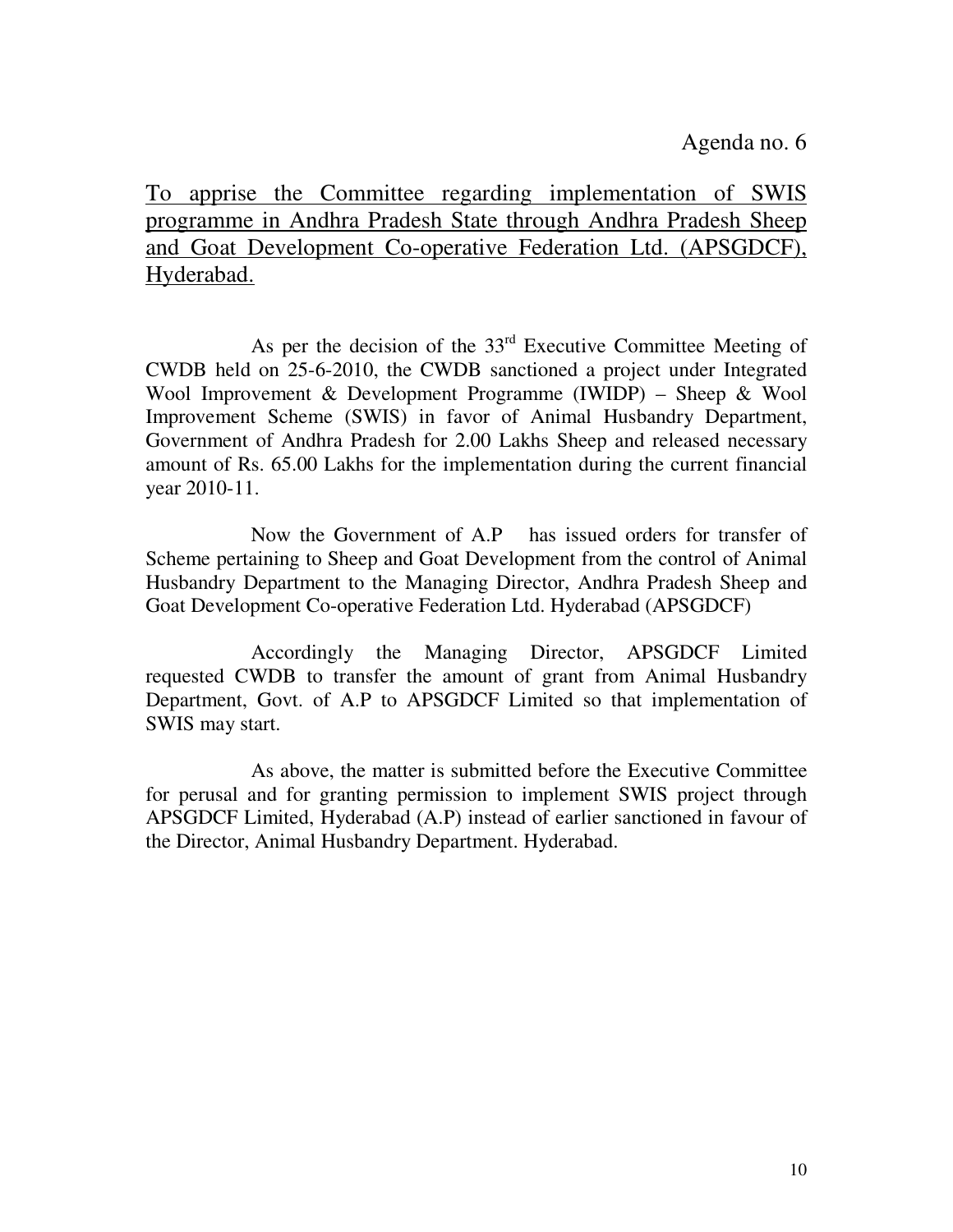### Agenda no. 7

To approve release of additional funds for purchasing Rams and construction cost of building for setting up of two Multi Purpose Extension Centers under SWIS being implemented by J&K State Sheep & Sheep Products Development Board ,Jammu.

As per the decision of the  $32<sup>nd</sup>$  Executive Committee meeting, the CWDB has sanctioned a project under IWIDP-SWIS to the J&K Sheep & Sheep Products Development Board Jammu(Implementing agency) to cover 2.00 Lack sheep at Jammu and Srinagar Districts and released necessary amount of grant of Rs. 176 .00 Lakhs in the year 2009-2010 .

 The implementing Agency informed the CWDB that under "Rashtriya Krishi Vikas Yojana (RKVY)" a centrally sponsored Scheme, average cost fixed for procurement of elite Ram is Rs. 7500/- for the J&K State so the implementing Agency requested to enhance the purchasing cost of one stud Rams from Rs. 4000/- to Rs. 7500/- under Breed Improvement component of SWIS on the line of RKVY.

 As per the approved financial parameters of IWIDP-SWIS the purchasing cost of one stud Rams is Rs. 4000/-(Maximum) including transportation, feed, insurance etc. Accordingly the CWDB has provided Rs. 80.00 Lakhs for the purchase of 2000 Rams for breed improvement to the implementing Agency.

In this context it is mentioned that the request of implementing Agency regarding enhancement of the cost of Rams has been accepted by the CWDB and it was informed to them to go ahead with the project for supplying good Quality Ram. But Due to this enhancement in cost per Ram Rs. 3500/ - will be required extra. Therefore total Rs. 70.00 Lakhs will be required as additional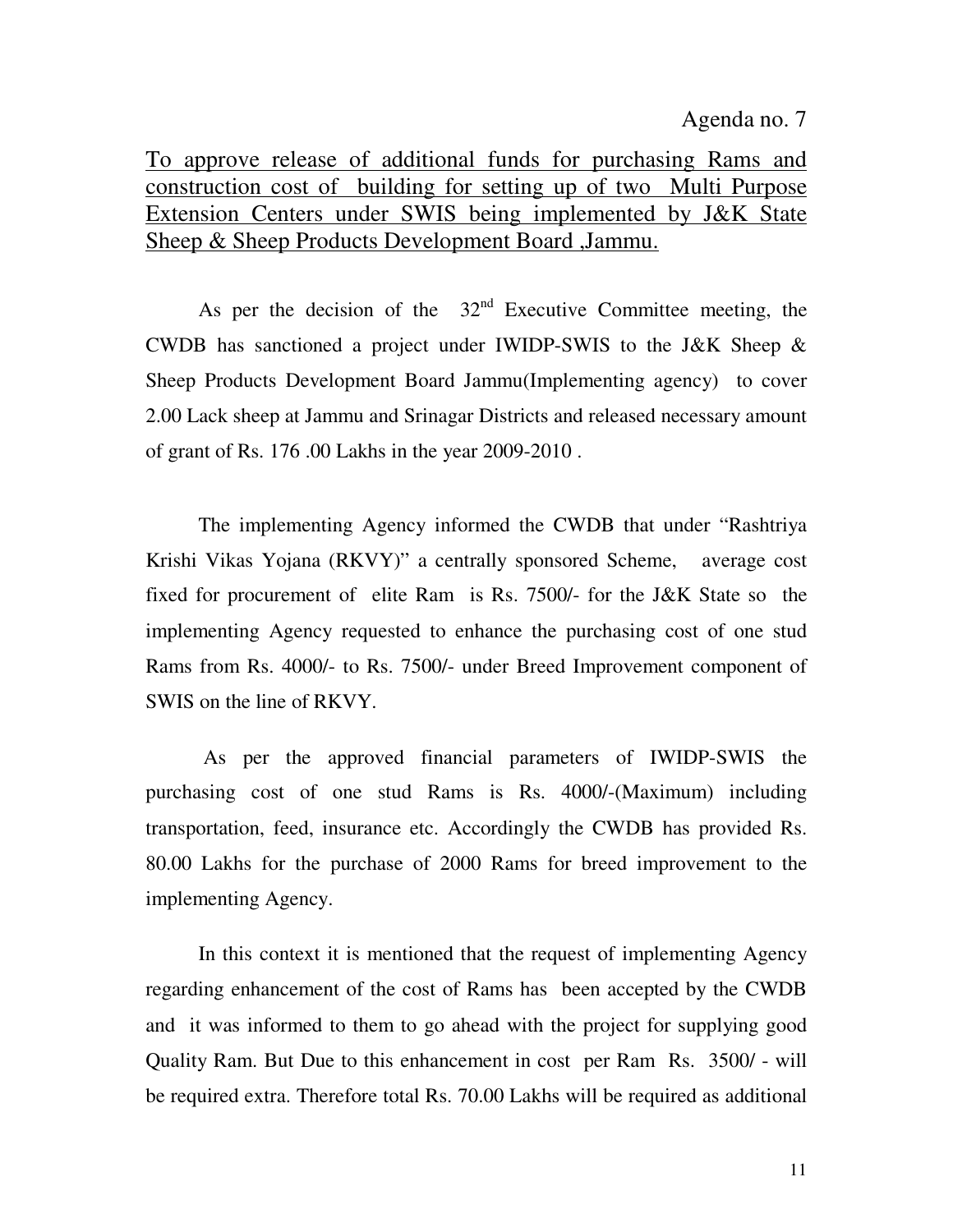funds for the purchase of 2000 Rams for breed improvement during the year 2010-2011.

Similarly the CWDB has released Rs. 20.00 Lakhs for setting of two Multipurpose Extension Centers. As per the approved financial break up for setting up of a MPEC, Rs 3.90 Lakhs is made for construction of building. The Implementing Agency furnished technical report/estimates for building construction and requested to enhance the construction cost of building from Rs. 3.90 Lakhs to Rs. 9.50 Lakhs. Therefore total Rs. 11.20 Lakhs will be required as additional funds for two MPECs during the current financial year 2010-2011.

As above, approval for the release of additional funds of Rs. 81.20 Lakhs to the Implementing Agency during the current financial year 2010-2011 is submitted before the Executive Committee for approval.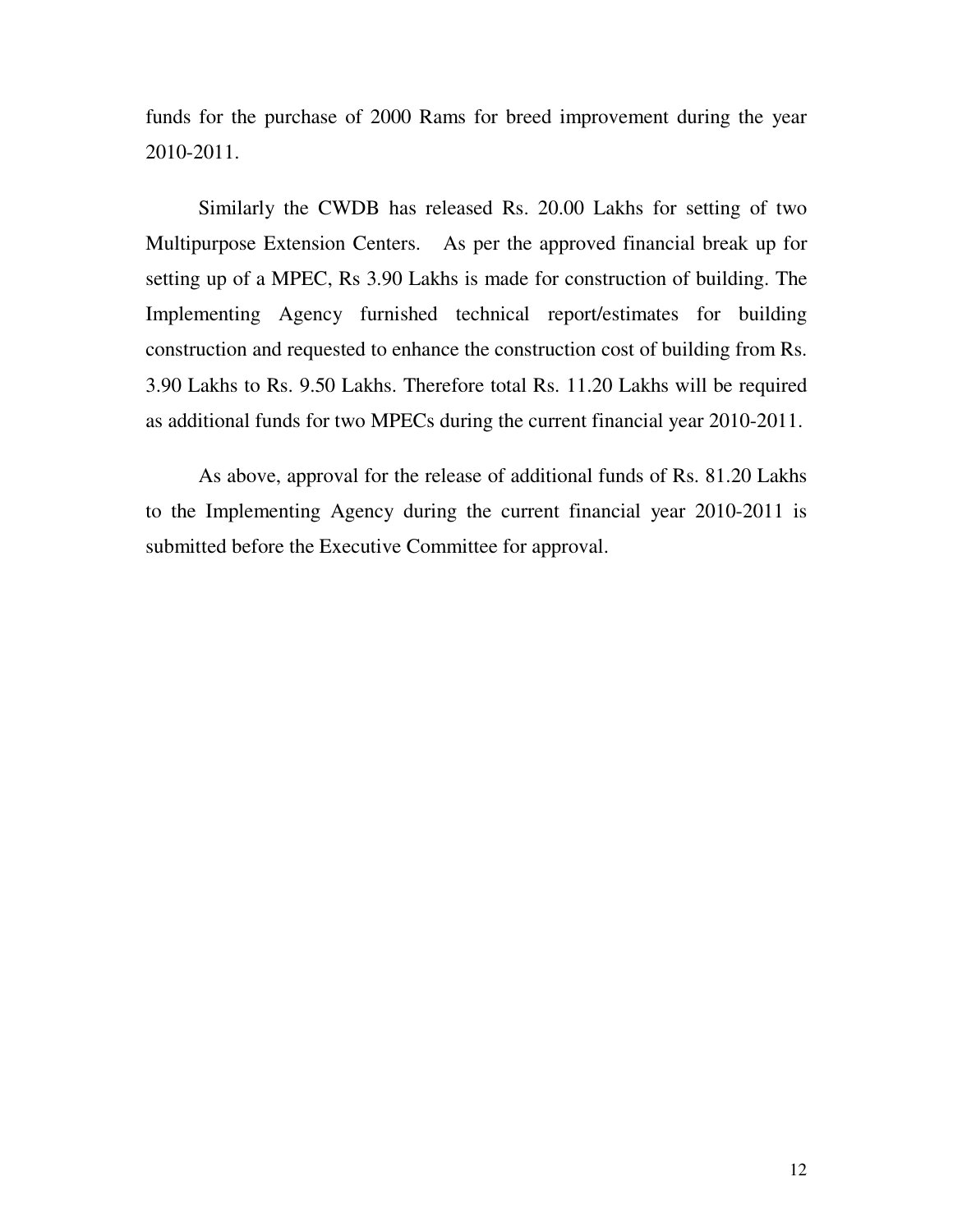## Approval for conducting publicity campaign to aware public about Board's scheme during Woollen Expo.

 Under the scheme of Woollen Expo, there is a provision of Rs. 2.00 lakh for conducting publicity to attract gathering towards Woollen Expo (exhibition cum sale of woollen products) with a aims to provide marketing platform at free of cost to weavers, societies, State Govt. organizations, craft persons artisans etc. engaged in production of wool and woollen products from all parts of India for exhibition-cum- sale of their woolen products and to provide marketing support .

 Some of Coordinating Agencies like West Zone Cultural Centre; Udaipur, Maharashtra Mendi Va Sheli Vikas Mahamandal Ltd.; Pune and District Industries Centre; Bikaner has requested to provide fund of Rs. 2.00 lakh for undertaking publicity campaign during the period of Woollen Expo. These agencies are organizing Woollen Expo by hiring stalls in reputed fairs from last many years continuously. This fund for publicity campaign will be use to aware public about Board's different schemes in respective city/State by publishing advertisement in leading newspapers, display banners, pamphlets, hoardings/signboards/Gates and printing & distribution of leaflet etc. for development of wool sector as well as to attract more viewers/public/gathering in Woollen Expo and for better marketing of woollen products.

 The Board will reimburse the expenditure incurred under above activities against head of publicity of Board upto limit of Rs. 2.00 lakh only for each Woollen Expo on producing prescribed bills/vouchers against expenditure.

 As above, the matter is placed before the Executive Committee for approval of Rs. 2.00 lakh for each Expo in favour of Government coordinating Agency/ Big publication media Like Rajasthan Patrika etc. for conducing publicity campaign during the period of Woollen Expo.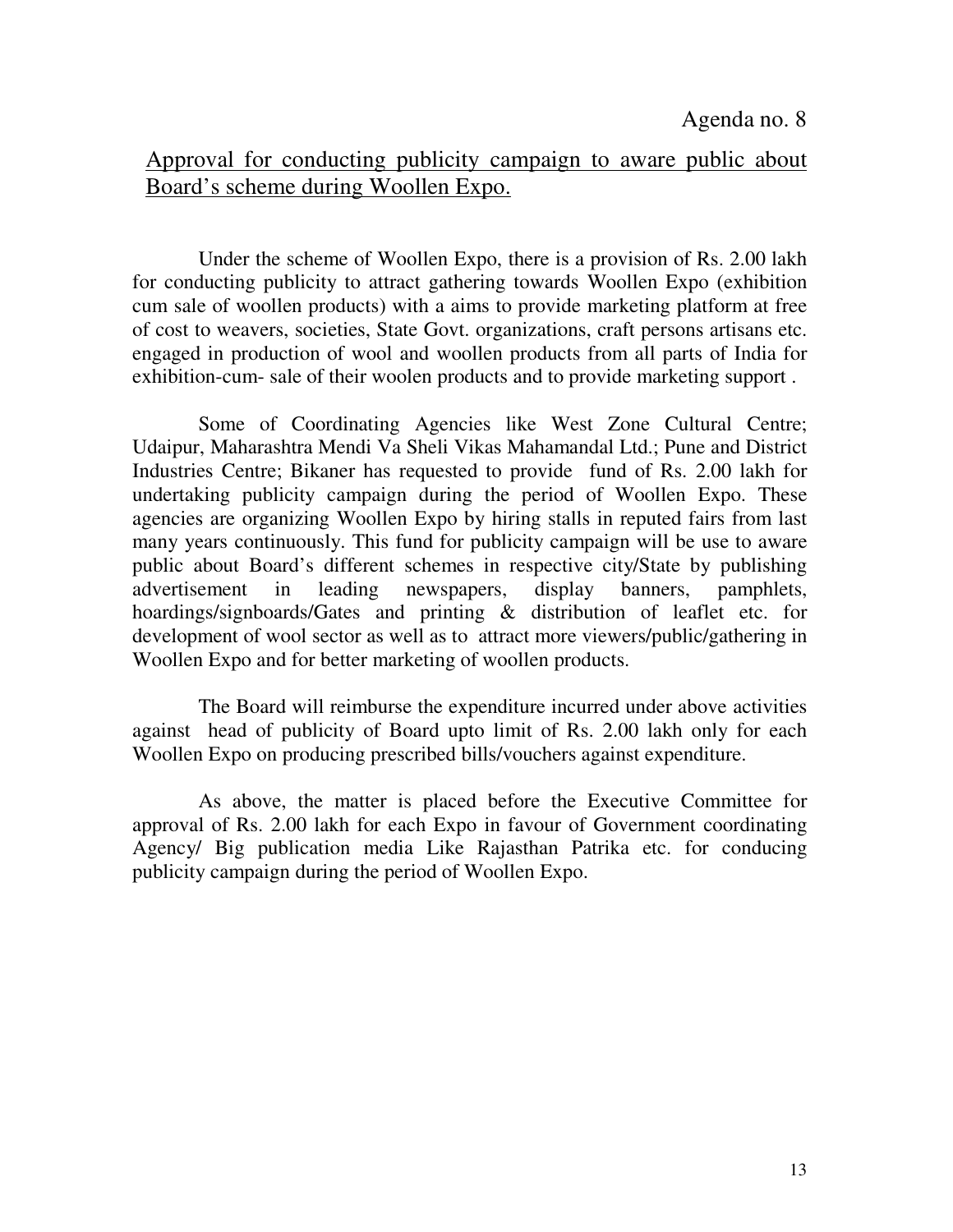## **Additional Agenda Item for discussion during 36th EC Meeting on 01/12/2010**

### **1. TO ORGANIZE A WORKSHOP ON KARKUL SHEEP PRODUCTION AT KARGIL.**

The CWDB has received a proposal from the Chairman/Chief Executive Councilor, Ladakh Autonomous Hill Development Council, Kargil to organize a national level Workshop during 2010-11 at Kargil on Karakul production so that the experts are able to suggest ways and means for research and development in Karakul sheep for mutton and wool production in order to generate ideas and programmes for future development o Karakul sheep in Kargil and requested o sanction Rs. 3.00 Lakhs in favour of LAHDC.

 As above, the proposal for sanctioning Rs. 3.00 Lakhs to organize a national level workshop at Kargil on Karakul production during 2010-11 in favour of LAHDC is placed before the Executive Committee for discussion approval.

### 2. TRANSFER OF POSTS FOR EFFECTIVE WORKING OF CWDB.

The Central Wool Development Board implements schemes both for sheep and Wool development but presently there is no technical officer available with the Board and due to that it is very difficult to monitor the implementation of the projects in the field. Recent ir-regularities which have been notices by CBI are also due to the same because CWDB with present manpower is not able to monitor the projects in the field effectively.

Though EFC & SFC Note states that man power required for implementation of schemes can be hired on contract basis and CWDB tries to take retired officers from State Govt./ Central Govt. also but an officer on Contract basis can't take key decisions regarding continuation/discontinuation of the projects and otherwise also his opinion will be advisory only. Being on contract itself make him very weak in decision making.

EFC Note as sanctioned by Ministry of Textiles also state that the CWDB needs be strengthened. Verbatim remarks as approved in EFC Note are as below.

"In order to enable the CWDB to effectively carrying out and monitor the implementation of the IWIDP, it is necessary for it to run at least 6 division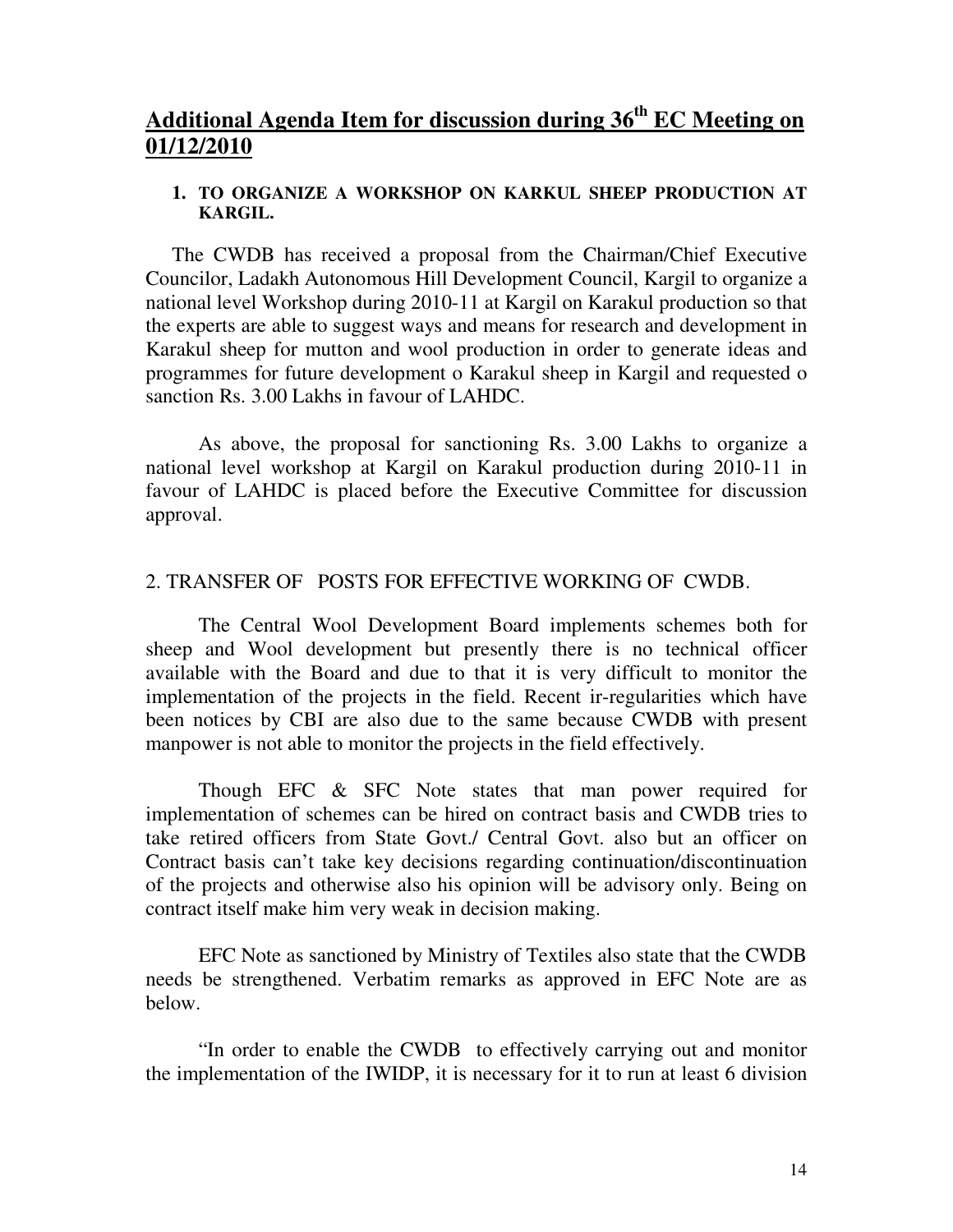one each to deal with wool production, woollen industry, wool marketing, HRD and consultancy, MIS & MIN, and Administration.

At present only 2 divisions exist viz. Marketing and Administration and are insufficient for the size and diversity of the IWIDP and other schemes. Therefore, in order to meet the requirements of additional manpower of the CWDB during the implementation of the IWIDP, it is proposed additional personnel on contracts and consultancies.

But as already mentioned above by hiring personnel on contract basis, it will be very difficult to fulfill the objective and so a detailed proposal for creation of plan posts (Two Veterinary Officers, two Textiles Engineers & one Finance and Accounts Officer) have already been sent to MOT for approval but this approval may taken some time so till these posts are sanctioned some transfer of posts & accordingly transfer of personnel are essentially required for better monitoring and implementation of schemes.

- 1. Post of Deputy Manager Marketing may be transferred to Weaving & Designing Centre, Kullu.
- 2. Post of In charge , WDTC Kullu may be transferred to CWDB Head Quarter/ Jodhpur as Technical Officer.

Matter is put up to Executive Committee for discussion and approval.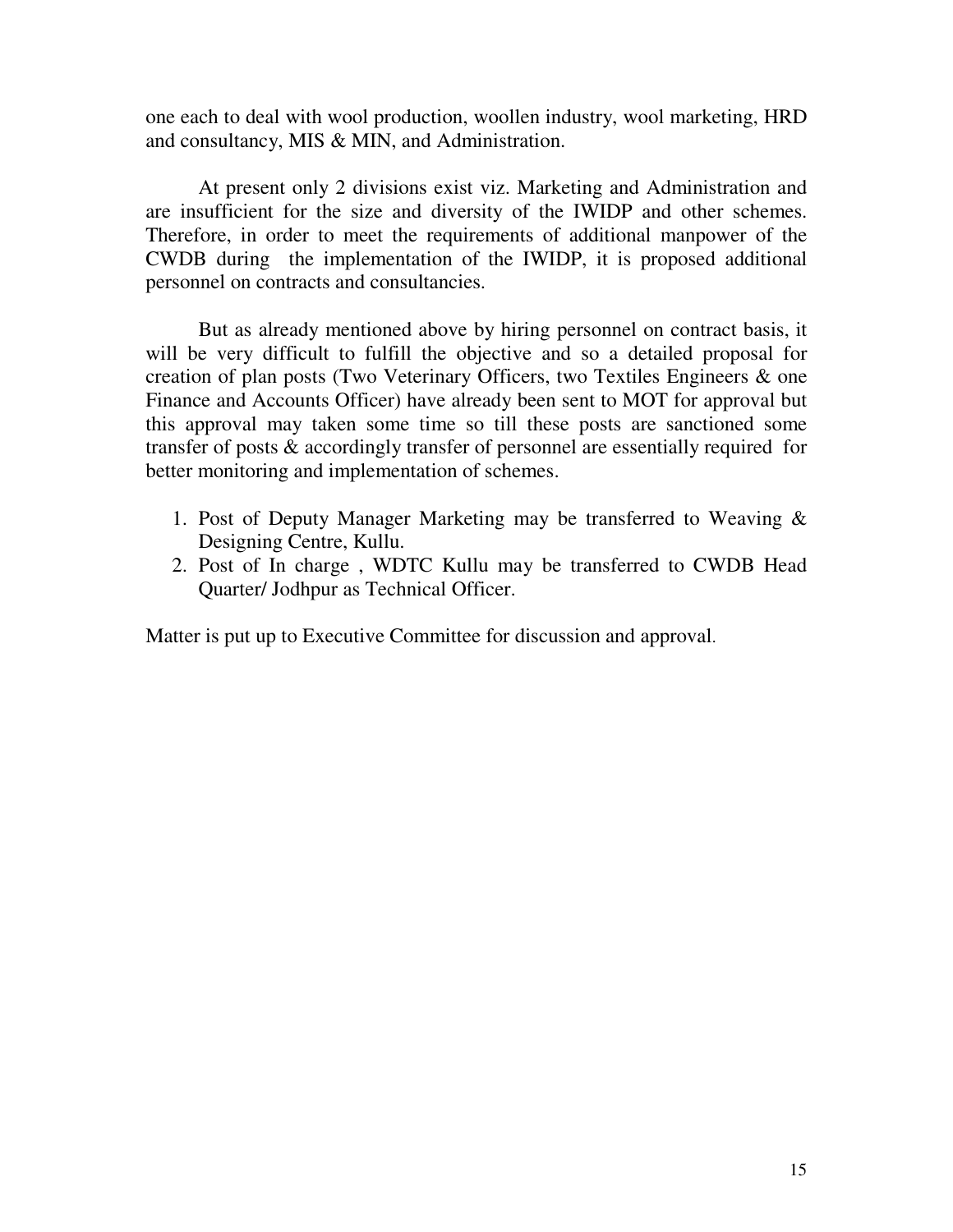Annexure - A

# MINUTES OF 34<sup>th</sup> EXECUTIVE COMMITTEE MEETING OF CENTRAL WOOL DEVELOPMENT BOARD HELD ON 30-07- 2010 AT NEW DELHI

The 34<sup>th</sup> Meeting of the Executive Committee of the Central Wool Development Board was held under the chairmanship of Shri S. S. Gupta, Joint Secretary, MOT and Vice Chairman, CWDB at Udyog Bhawan, New Delhi on  $30<sup>th</sup>$  July, 2010 at 12.30 P.M.

Following members participated in the meeting:

Mrs. Santha Thampi, Dy. Secretary (IFW), MOT, New Delhi.

- 1. Shri M.K. Bardhan, Director, Wool Research Association (WRA), Thane.
- 2. Shri A.K. Khullar, Jt. Adviser (VSI), Planning Commission, Yojana Bhawan, New Delhi.
- 3. Shri V.P. Verma, Non-official member from H.P. State.
- 5. Dr. D.B. Shakyawar, Pr. Scientist Central Sheep & Wool Research Institute (CSWRI), Avikanagar, Jaipur.
- 6. Shri K.K.Goyal Executive Director, CWDB, Jodhpur.

Members absent:

- 1. The Textile Commissioner, Mumbai
- 2. The Director, Animal Husbandry Deptt., Govt. of Rajasthan, Jaipur.

Special Invitee:

1. Dr. K.K. Goswami, Director, IICT, (MOT) Bhadohi.

In Attendance:

- 1. Shri P.S. Champawat, WMDO, CWDB, Jodhpur.
- 2. Shri Anurag Purohit, Incharge, W&DTC, CWDB Kullu.
- 3. Shri Dhan Singh, PA to ED, CWDB, Jodhpur.

Shri K.K.Goyal, Executive Director, Central Wool Development Board, Jodhpur welcomed the members and gave brief introduction and invited point-wise discussion on the agenda.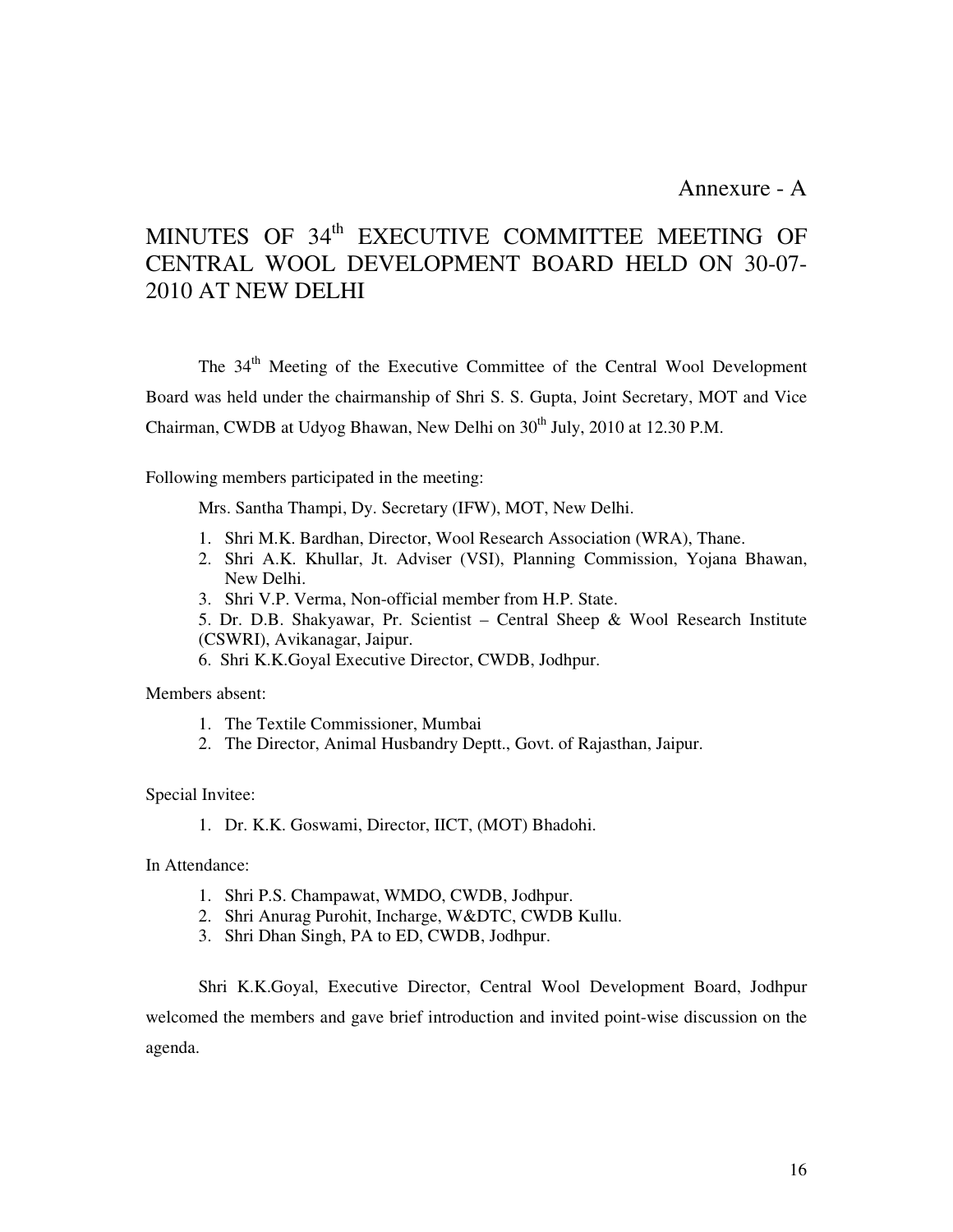### 1. CONFIRMATION OF THE MINUTES OF THE 33<sup>RD</sup> MEETING OF THE EXECUTIVE COMMITTEE HELD ON  $25^{\text{TH}}$  JUNE,2010 AT NEW DELHI.

Since no comments were received, the minutes of  $33<sup>rd</sup>$  meeting of the Executive Committee of the Central Wool Development Board (CWDB) were confirmed.

## 2. ACTION TAKEN REPORT ON THE DECISIONS OF THE 33<sup>RD</sup> MEETING OF THE EXECUTIVE COMMITTEE OF THE BOARD.

 Executive Director, CWDB placed a statement showing Action Taken Report (ATR) on the decision of last Executive Committee meeting and following direction were made by the EC :

- The Board should again take up the matter with State Khadi Board/KVIC or any other Government Agency in Rajasthan for raw wool marketing.
- The Board may allow new Implementing Agencies (for which projects have been sanctioned by CWDB) under Angora Wool Development projects to procure foundation stock ( Male & Female Angoora Rabbit) at its own level if the CSWRI is not able to provide Angora rabbits in required quantity within a month period.
- The Project Committee may examine/consider the project proposal received from M/s. Mahadev Woollen Mills, Sundernagar under Pre-loom processing activity as per decision taken in 33rd Executive Committee Minutes. If similar projects have been received from other agencies, same should also be considered on same line.
- The Jt. Secretary, MOT & VC, CWDB desired that photo identity proof of all beneficiaries would be collected by October,2010 and keep video-graphy of major activities under Board's schemes as evidence.
- The Committee unanimously agreed with the views of the special Committee constituted to examine necessity to open Board's sub-office at Delhi that at this stage there is no need to open a sub-office at Delhi considering present staff strength, financial & logistics implication and cost effectiveness.
- 3. DISCUSSION AND APPROVAL OF PROGRESS MADE BY THE BOARD UPTO  $25^{\text{TH}}$  JULY, 2010 AND RE-APPROPRITION OF FUNDS DURING THE CURRENT FINANCIAL YEAR 2010-11.
- A. Financial Progress made so far :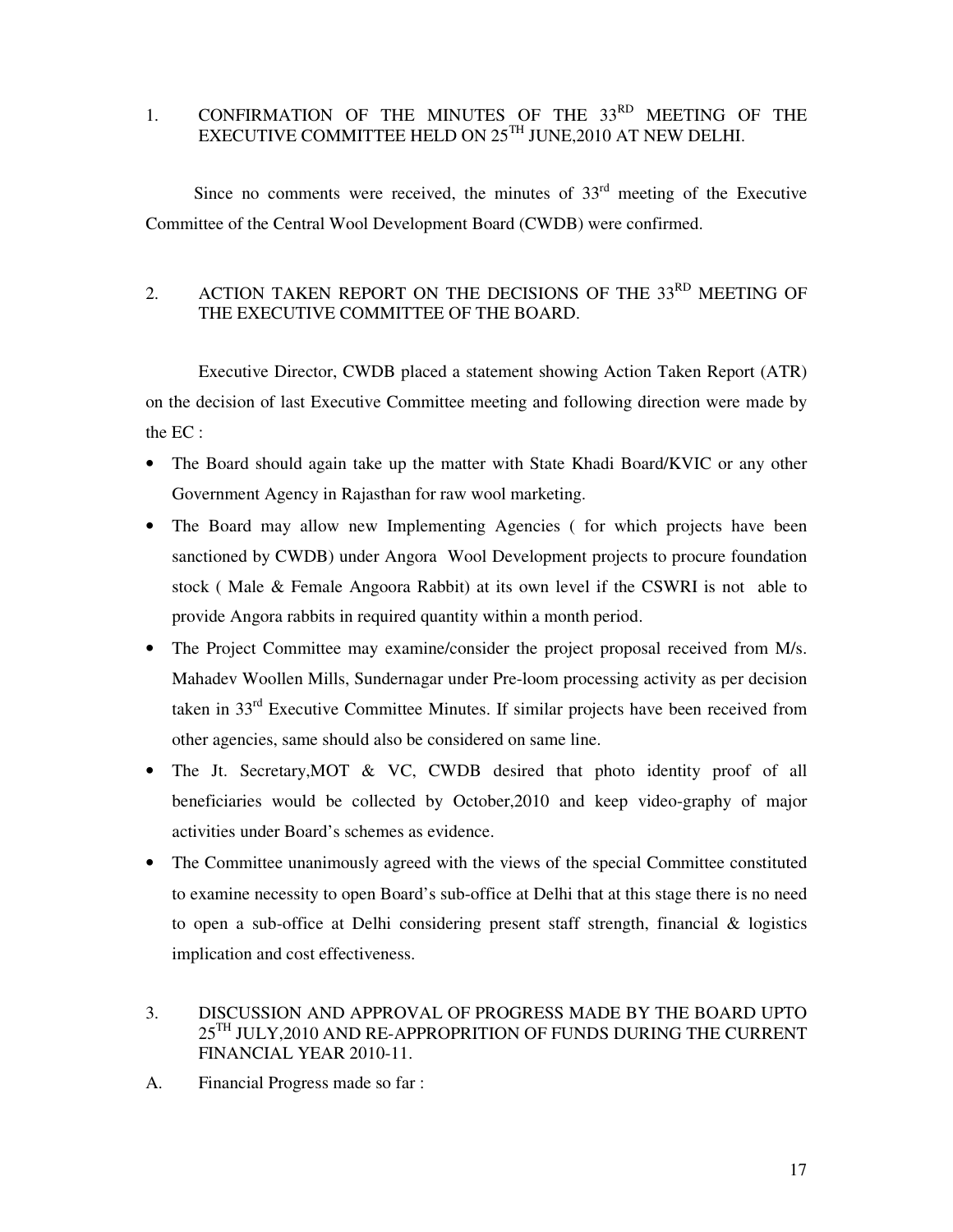ED, CWDB informed that against a target of 15.00 crore, the Board has utilized Rs. 4.50 crore under Plan head of the Annual Plan 2010-11 upto  $25<sup>th</sup>$  July, 2010 and placed detail about physical and financial targets and achievements under different activities. The Executive Committee noted the progress made by the Board.

### B Re-appropriation Proposed:

ED/ CWDB placed a detailed report on all the projects sanctioned by CWDB till date and their liability in current and next financial year. Joint Advisor / Planning Commission Shri Khullar advised that the physical progress in these projects should also be placed for better appreciation.

ED, CWDB also informed that the Board has an unutilized opening balance of Rs. 4.25 Crore in April,2010 of previous years i.e. Rs. 0.20 Crore and Rs. 4.05 Crore of FY 2008- 09 and 2009-10, respectively. He proposed to utilized this unspent grant during FY 2010-11 along with grant of Rs. 15.00 Crs. sanctioned for current financial year.

ED/ CWDB also informed that there are saving in some schemes and if total sanctioned grant is to be utilized, money is to be re-appropriated to the schemes where project proposal have been received but due to fund constraints these have not been considered by Board. These schemes are :

I. Quality Processing of Wool: There are saving in this scheme because during last three financial years, the Board has made many marketing efforts, but not got any project proposals for post-loom processing activity and set up CFCs only for pre-loom activity for scouring, dyeing, carding etc.

II. Social Security Schemes: The Board had already released total Rs. 3.50 Crore to Oriental Insurance Co. Ltd. and Rs. 2.00 Crore to Life Insurance Corp for insurance of sheep and sheep breeders during 2007-08 and 2008-09 as an advance towards CWDB Govt. contribution and from progress so far it seems that further fund need not be released to OIC or LIC.

 After detailed discussion, it was decided that a re-appropriation proposal should be prepared by ED/ CWDB and sent to Integrated Finance Wing, MOT for approval.

4. TO APPRISE PROGRESS UNDER ONGOING 'RESEARCH & DEVELOPMENT' PROJECTS CONDUCTED BY C.W.D.B. DURING 11<sup>TH</sup> PLAN.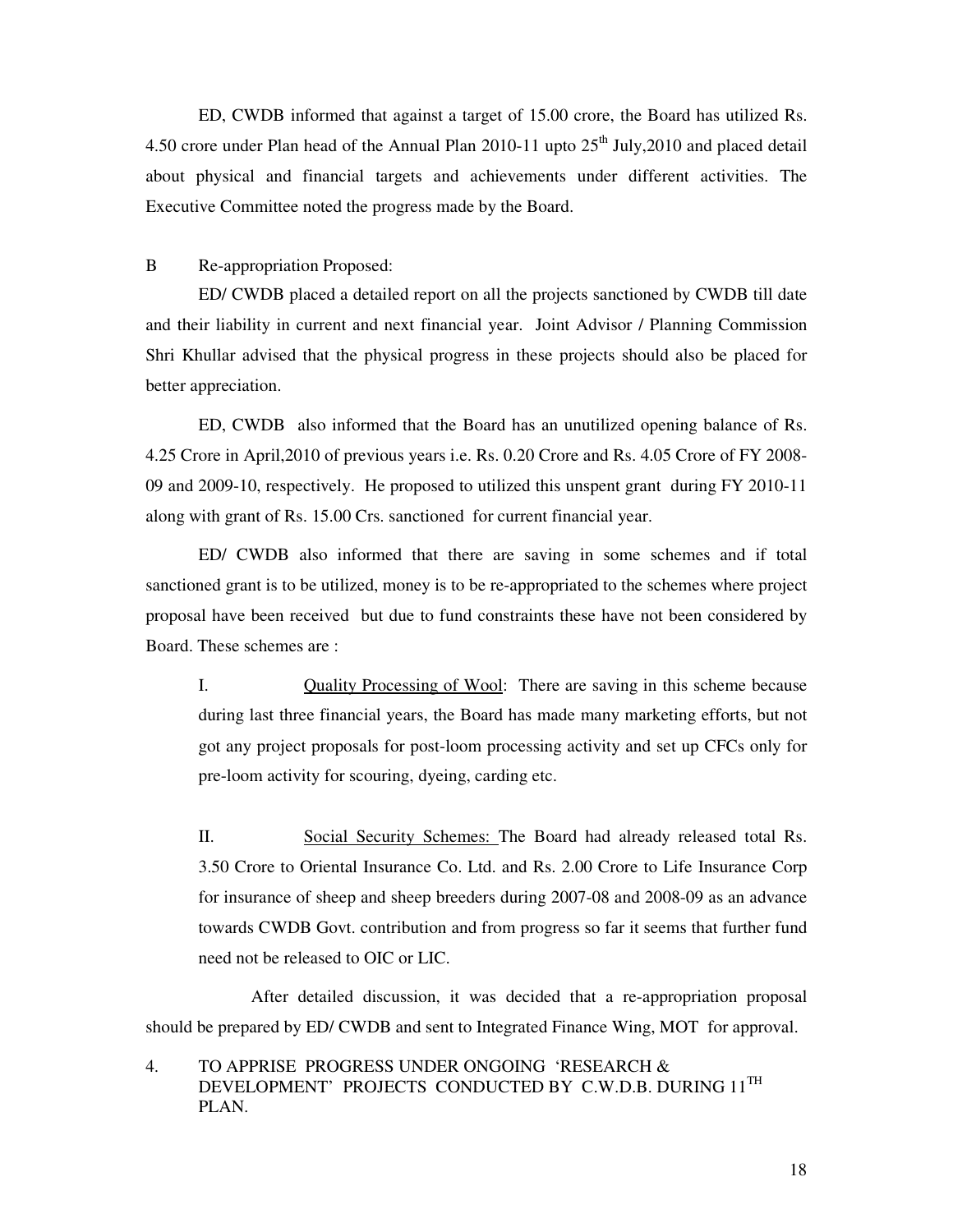ED, CWDB informed that during  $11<sup>th</sup>$  Plan, the Board has sanctioned two 'R&D' projects to Wool Research Association, Thane under HRD & Promotional Activity i.e. (i) To develop ecological friendly moth repellent and moth proofing agents for woollen textiles for easy care and (ii) To develop textile effluent treatment system for power generation. The Director, Wool Research Association, Thane explained the progress made under both ongoing R&D projects and ensured to complete the project as per prescribed norms and period of projects.

### 5. DISCUSSION AND APPROVAL OF THE RECOMMENDATION OF THE PROJECT COMMITTEE MEETING TO APPROVE FRESH PROJECT PROPOSALS UNDER DIFFERENT SCHEMES OF THE BOARD.

### **A). Pending Project proposals as approved by 5th PC Meeting:**

 The EC granted post-facto approval against sanctioned of one Angora Wool Development Project for 20 families to Maselo Cane & Bamboo Farming & Marketing Coop., Society, Anini during 2010-11 to implement the project in Distt. Dibang Valley (Arunachal Pradesh) as the project was already discussed in previous EC meetings.

## **B). Project proposals as approved by 14th PC Meeting:**

As per recommendation of the 14<sup>th</sup> Project Committee meeting of the CWDB held on 19<sup>th</sup> July, 2010, the Executive Committee approved following new projects for current financial year 2010-11, as under :

#### I. Name of Scheme : SHEEP & WOOL IMPROVEMENT SCHEME

(Rs. in lakhs)

| S.<br>N <sub>o</sub> | Name of Agency submitted the<br>project proposals              | Activity/proposal                                                                                                 | Funds<br>required<br>during<br>2010-11 | Total<br>Project<br>Cost for<br>2 years |
|----------------------|----------------------------------------------------------------|-------------------------------------------------------------------------------------------------------------------|----------------------------------------|-----------------------------------------|
| a)                   | New proposal under SWIS                                        |                                                                                                                   |                                        |                                         |
| $\mathbf{i}$         | College of Veterinary & Animal<br>Science Campus, Bikaner.     | 2.00 lakh sheep of Magra $\&$<br>Bikaneri Chokla breed<br>in<br>Bikaner alongwith 2 Ram<br>Raising Units & 1 MFC. | 93.50                                  | 166.50                                  |
| ii.                  | Central Sheep & Wool Research<br>Institute, Avikanagar, Jaipur | Improvement of Malpura breed<br>50,000<br>sheep<br>covering<br>alongwith 1 Ram Raising Units<br>& 1 MFC.          | 44                                     | 56.50                                   |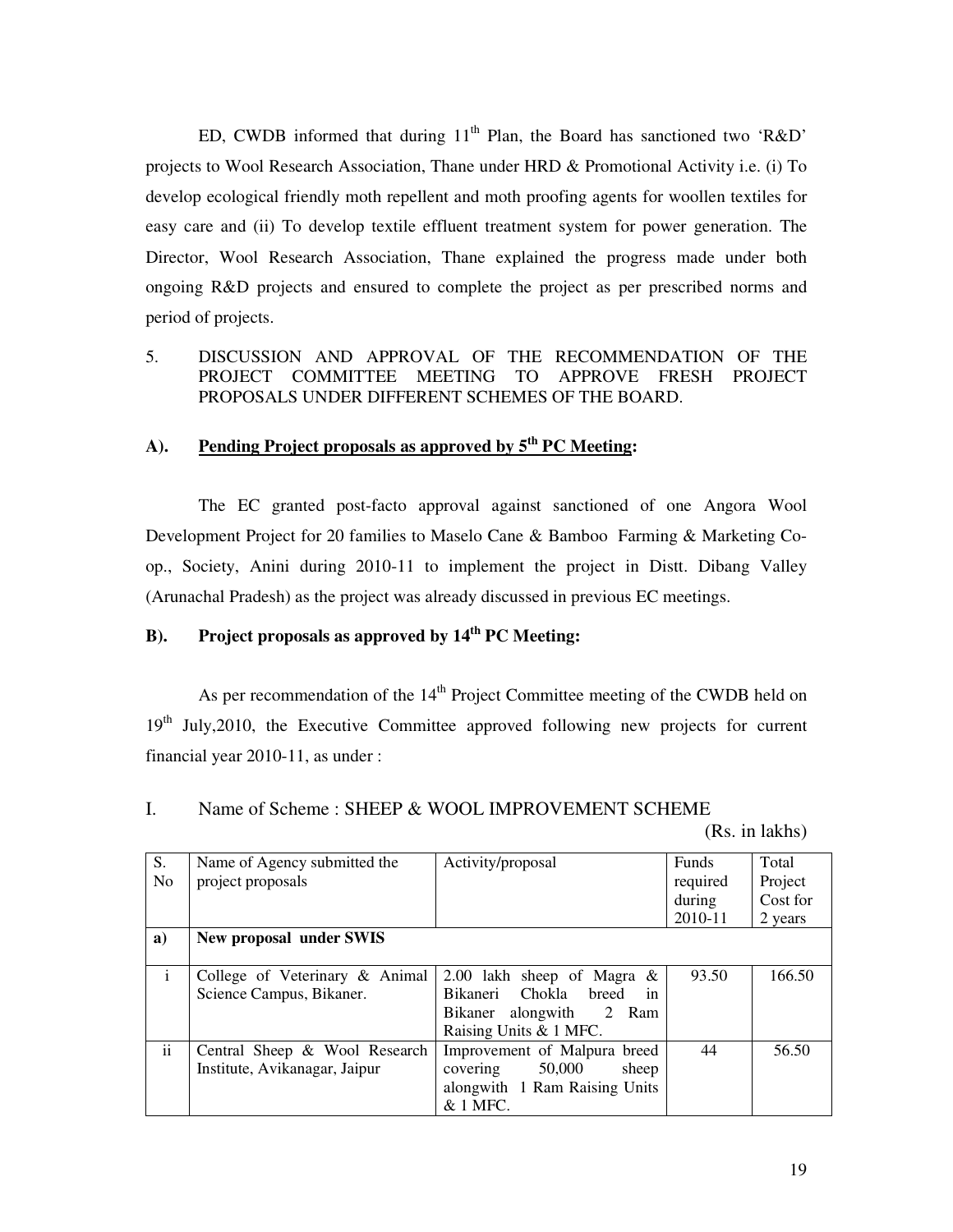| $b)$ .                  | Proposals for additional components under ongoing projects of SWIS |                                  |             |             |  |  |  |
|-------------------------|--------------------------------------------------------------------|----------------------------------|-------------|-------------|--|--|--|
| iii                     | Shakshi Anusandhan<br>Sansthan,                                    | Feed Supplement for 10,000       | $31.86 + 3$ | $31.86 + 3$ |  |  |  |
|                         | Mokhari, Phalodi                                                   | sheep $& 30$ Sheep Pen           | $= 34.86$   | $= 34.86$   |  |  |  |
|                         |                                                                    |                                  |             |             |  |  |  |
| iv                      | Mahila Mandal, Barmer                                              | Supplement for<br>15,000<br>Feed | $47.79 + 3$ | $47.79 + 3$ |  |  |  |
|                         |                                                                    | sheep & 30 Sheep Pen             | $= 50.79$   | $= 50.79$   |  |  |  |
| $\mathbf{V}$            | Gujarat Sheep & Wool Deve. Corp.                                   | Feed Supplement for 25,000       | 79.65       | 79.65       |  |  |  |
|                         | Ltd., Ahmedabad.                                                   | sheep                            |             |             |  |  |  |
| vi                      | Uttarakhand Sheep & Wool Board,                                    | 2 Ram Raising Units and 40       | $18 + 4 =$  | $18 + 4 =$  |  |  |  |
|                         | Dehradun.                                                          | Sheep Pen                        | 22          | 22          |  |  |  |
| vii                     | Central Sheep & Wool Research                                      | 1 Ram Raising Unit of Chokla     | 9.00        | 9.00        |  |  |  |
|                         | Institute, Avikanagar, Jaipur                                      | Ram at Avikanagar                |             |             |  |  |  |
| $\mathbf{c})$           | Proposal under REVOLVING FUND FOR WOOL MARKETING (SWIS)            |                                  |             |             |  |  |  |
| $\cdots$<br><b>V111</b> | Gujarat Sheep & Wool Deve. Corp.                                   | Creation of Revolving Fund for   | 20          | 20          |  |  |  |
|                         | Ltd., Ahmedabad.                                                   | raw wool marketing in Gujarat    |             |             |  |  |  |
|                         |                                                                    | State                            |             |             |  |  |  |

II. Name of Scheme : Research & Development projects under HRD &

PROMOTIONAL ACTIVITIES (IWIDP) :

(Rs. in lakh)

| S.<br>No.      | Name of Agency<br>submitted the<br>project proposals            | Activity/proposal/Remark                                                                                                                                                                                                                                                                                                                                                              | Funds<br>required<br>during<br>2010-11 | Total<br>Project<br>Cost for<br>two years |
|----------------|-----------------------------------------------------------------|---------------------------------------------------------------------------------------------------------------------------------------------------------------------------------------------------------------------------------------------------------------------------------------------------------------------------------------------------------------------------------------|----------------------------------------|-------------------------------------------|
| 1              | <b>Wool Research</b><br>Association, Thane                      | Upgradation of Indian wool by stretching $\&$<br>setting means for value addition and use in<br>apparel purpose.<br>Project category: Machine Design.                                                                                                                                                                                                                                 | 28.56                                  | 43.75                                     |
| $\mathfrak{D}$ | $-do-$                                                          | Design and Development of high-end fabrics<br>using yarns made of special wool fibres (Angora/<br>Pashmina) and Eri silk blends. Project category:<br>Product Development.                                                                                                                                                                                                            | 10.52                                  | 21.84                                     |
| 3              | Central Sheep $&$<br><b>Wool Research</b><br>Institute, Jaipur. | Development of upgraded utilization techniques<br>for the wool produced in South Peninsular region<br>of the country.<br>It was suggested to include thoughts of WRA<br>mentioned under similar proposal regd.<br>$\rm ^{44}$<br>develop value added products for extensive<br>utilization of low priced Indian wool like<br>Deccani wool"<br>Project category: Product Development". | 14.70                                  | 19.40                                     |

 EC also directed that all the research projects must cut on unproductive expenditure hence a 10% reduction shall be implemented in case of above three R&D projects.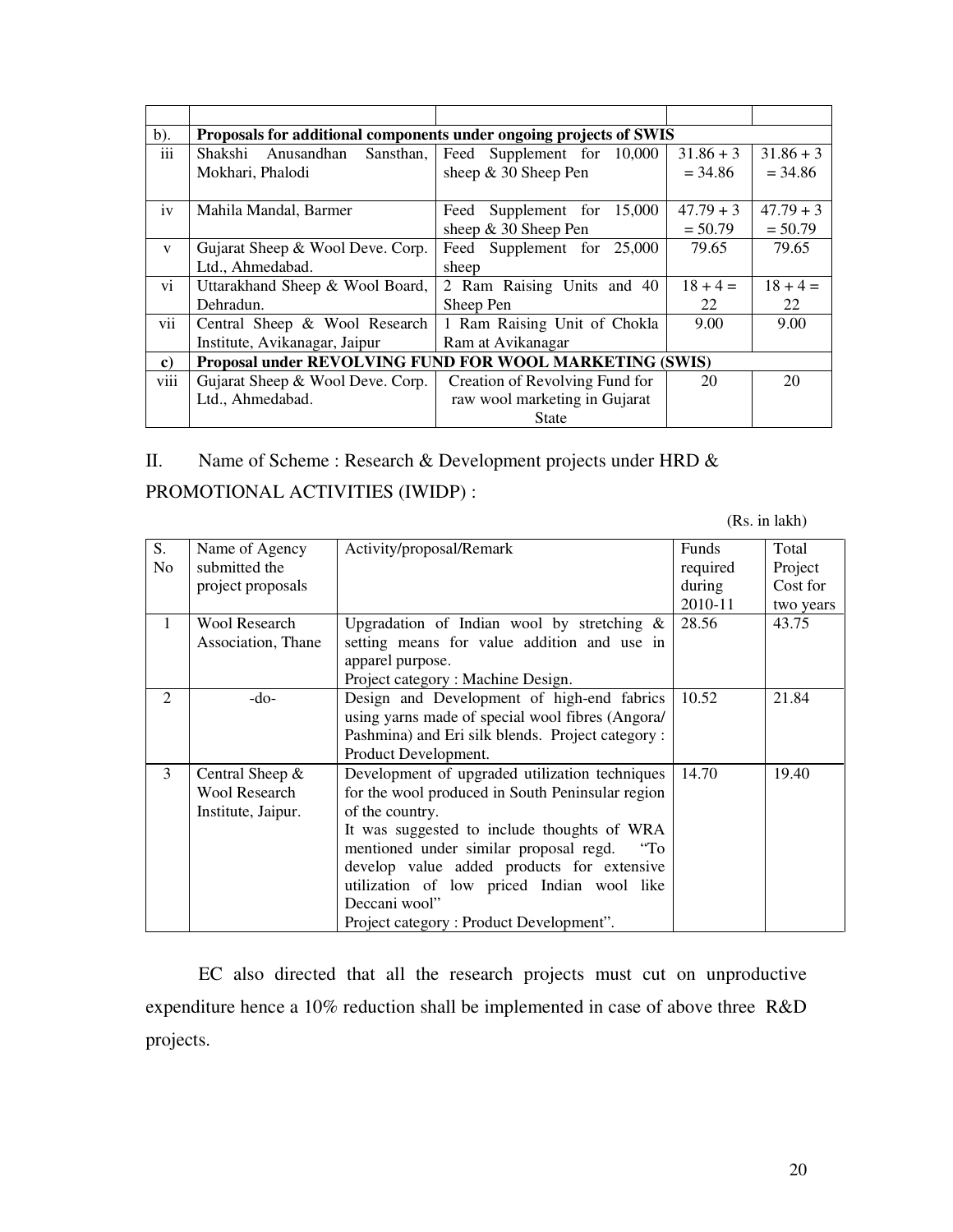### III. Name of Scheme : Training programme under HRD & PROMOTIONAL ACTIVITIES (IWIDP) :

 The EC approved the proposal of Indian Institute of Carpet Technology, Bhadohi (U.P.) to organize one artisan training programme for 30 persons (spinning mill operators) at Bikaner for 4 months with total financial approval of Rs. 8.50 lakh during 2010-11 under their 'Artisans Training Programme on carpet yarn manufacturing through Modular Employable skill, Module-14 (Certificate Level II): Carpet/CAR213' training programme and on progress of the same their proposal for training at other places like Sri Nagar, Panipat & Bhadohi ( for which proposal have also been submitted) will be considered.

## IV. Name of Scheme : **WOOLLEN EXPO under** HRD & PROMOTIONAL ACTIVITIES (IWIDP) :

 After detail discussion, the EC approved following seven Woollen Expo (Salecum-exhibition of woolen projects) at various important locations during 2010-11 with total financial provision of Rs. 71 lakh.

| S.             | <b>Implementing Agency</b>        | Place<br>of    | of<br>Type<br>Expo                | Proposed            |
|----------------|-----------------------------------|----------------|-----------------------------------|---------------------|
| N              |                                   | Woolen         | <i>(independent)</i><br><b>or</b> | Date & Month        |
| $\Omega$ .     |                                   | <b>Expos</b>   | by hiring stalls in               | <b>as</b><br>per    |
|                |                                   |                | reputed Mela)                     | proposal            |
| $\mathbf{1}$   | H.P.<br>State<br>$Co$ -op.        | Chandigarh     | Independent Expo                  | $3-12$<br>Dec.      |
|                | Wool Procurement & Mkt. Fed.      |                | Rs.                               | 2010                |
|                | Ltd., Shimla                      |                | 14.00 Lacs                        |                     |
| 2              | Sheep<br>$\&$<br>Wool<br>Gujarat  | Ahmedabed      | Independent Expo                  | December            |
|                | Development<br>$Co$ -op.<br>Ltd., |                | Rs. 14.00 Lacs                    | 2010                |
|                | Gandhinagar                       |                |                                   |                     |
| 3              | Punyashloka Ahilyadevi            | Pune           | hiring<br>By<br>50                | $15-19$<br>Dec.     |
|                | Maharashtra Mendhi Va Sheli       |                | stalls ( $@10,000/-$              | 2010                |
|                | Vikas Mahamandal Ltd., PUNE       |                |                                   |                     |
| $\overline{4}$ | West Zone Cultural Centre,        | Udaipur        | hiring<br>By<br>50                | $21 - 30$           |
|                | Udaipur                           |                | stalls ( $@10,000/-$              | December            |
|                |                                   |                |                                   | 2010                |
| 5              | District Industries Centre,       | <b>Bikaner</b> | Independent Expo                  | December            |
|                | <b>Bikaner</b>                    |                | Rs. 14.00 Lacs                    | 2010                |
| 6              | District Industries Centre,       | Jodhpur        | hiring<br>By<br>50                | $2 - 11$<br>January |
|                | Jodhpur                           |                | stalls ( $@10,000/-$              | 2011                |
| $\overline{7}$ | Asmara Handicraft & Cultural      | Delhi          | Independent Expo                  | November            |
|                | Society (NGO), New Delhi          |                | Rs. 14.00 Lacs                    | 2010                |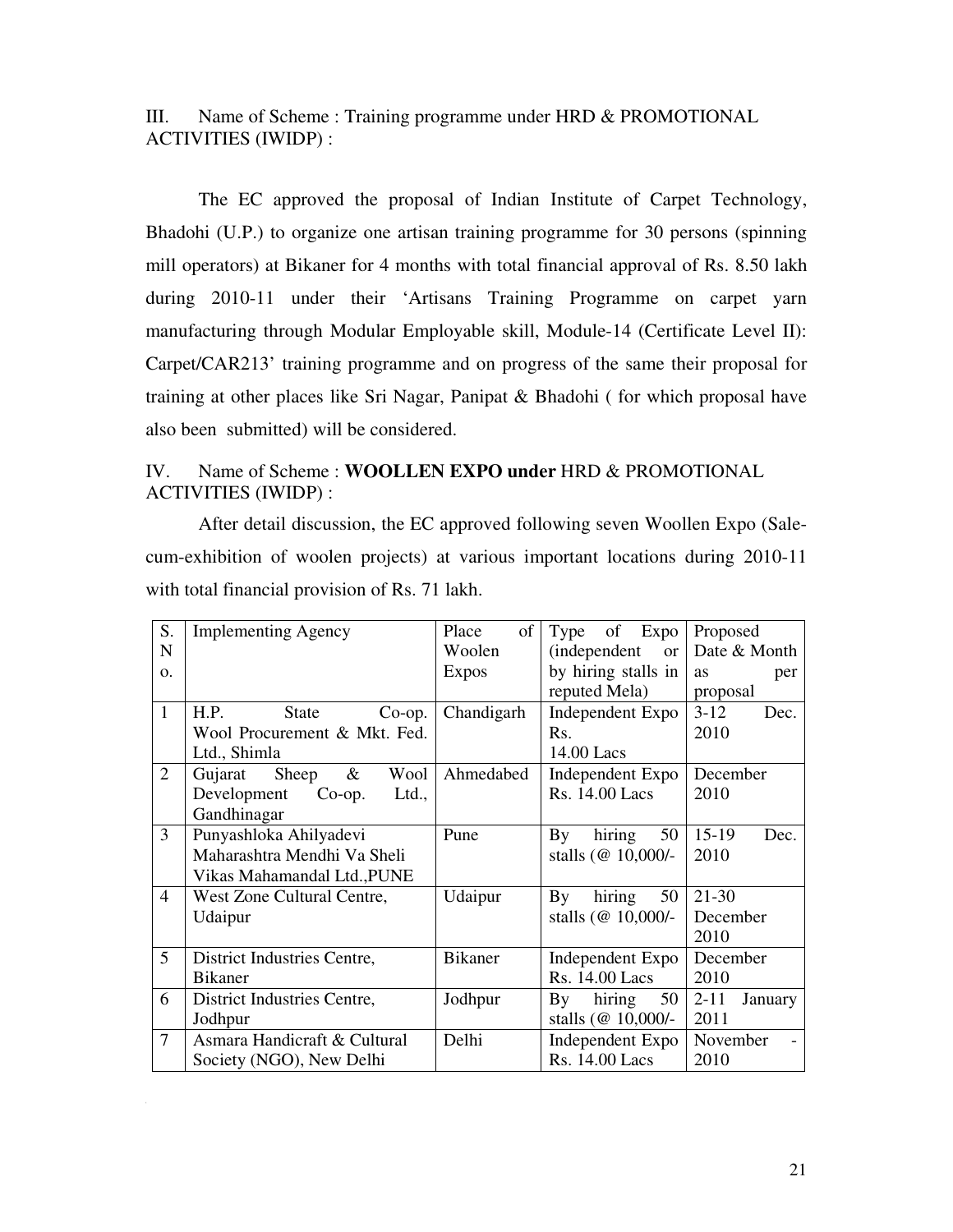ED, CWDB mentioned that Board intends to organize one Expo in North Eastern States and another in Southern States on getting suitable coordinating agency.

 The VC, CWDB desired that only genuine woollen weavers/Artisans/ societies should participated and Woollen Expo-Delhi would be organize in good manner in all respect as HMOT/Secretary (T) may inaugurate/visit the event.

V. Name of Scheme : Pashmins Wool Development Programme (IWIDP) :

 ED, CWDB informed that if re-appropriation of funds is approved, the Board intends to benefit 1600 new families under Pashmina Wool Development Programme of Ladakh region with total financial outlay of Rs. 83.75 lakh (Rs. 40 lakh for 2010-11).. The Jt. Secretary, MOT & VC, CWDB also directed that till re-appropriation proposal is approved by MOT, this project cant be sanctioned.

#### **OTHER AGENDA ITEM :**

#### **I**. Discussion & approval regarding auction of staff car no. RJ 19 1C 0689.

EC granted permission to dispose off staff car no. RJ 19 IC 0689 (Ambassador Car) which was already declared condemn and decided to sell by obtaining bids through advertising tender notice. Dy. Secretary (IFW), MOT, New Delhi stated that condemnation proposal should be sent to IFW/ MOT.

**II**. Discussion & approval regarding permission to cover Post-loom machineries under Pre-loom activities of 'Quality Processing of Wool Scheme'

After detailed discussion on the subject, it was decided to take up the matter separately with the MOT to merge pre-loom and post-loom processing activities under "Quality processing of wool and woollens" to get approval from the Competent Authority.

#### III. Reimbursement of Traveling Expenses to Govt. Corp/Fed/ Council (Board's official members) for attending its meetings.

 ED, CWDB informed that at the time of Governing Body meetings of the CWDB, some official members like IWMF, W&WEPC, CEPC requested that they can attend the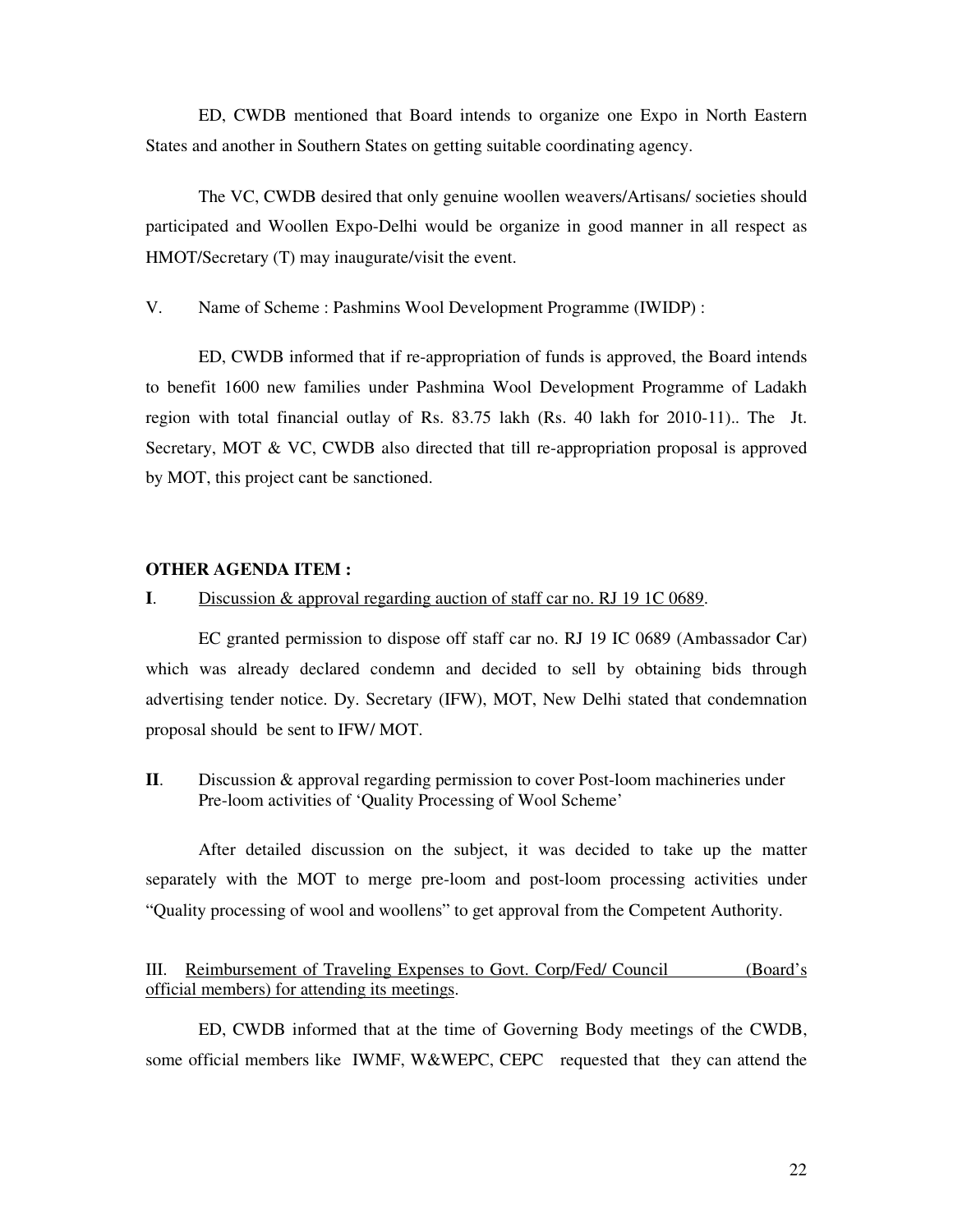meetings if the CWDB reimburse their entire TA & DA as being paid to non-official members.

 After detailed discussion it was decided to paid TA/ DA to members of these Federation/ Council like other non-official members.

#### **OTHER DISUSSION & DECISIONS :**

- I. The Chairman, EC & VC, CWDB suggested that there is need to give more expansion/emphasis on Angora Wool development programme because Angora rabbit rearing is more sustainable economically.
- II. The Committee directed that from onwards, ATR will show only follow up action for information and no decision matter would be placed under it. If any further decision require under any matter of ATR, it should be placed before the Committee as a separate agenda item.
- III. Project Committee to examine fresh project proposals may be re-constituted if require. R&D projects may be recommended by proper committee, other than WRA & CSWRI.
- IV. The EC directed that background of implementing agencies (NGO) and detail of physical and financial breakup of recommended projects shall also be placed before EC for the purpose of approval.
- V. The Board may issue next installment under ongoing projects on getting satisfactory progress report to maintain continuity of project and to assess impact of project on its completion.
- VI. The VC, CWDB desired a statement of ongoing projects containing year-wise information of all implementing agencies regarding sanctioned amount, releases, liability, utilization etc. to review each projects under SWIS.
- VII. It was decided to convene next Governing Body meeting at Jodhpur on 28<sup>th</sup> August,2010 as some other Governing Body meetings ( WRA, IWMF & Wool TEXPRO ) has been fixed at Mumbai on  $27<sup>th</sup>$  August,2010 and if CWDB meeting is also fixed on same day, and participants from these Federation/Association may not be able to participate in the Board's meeting.

The meeting ended with the vote of thanks to the Chair.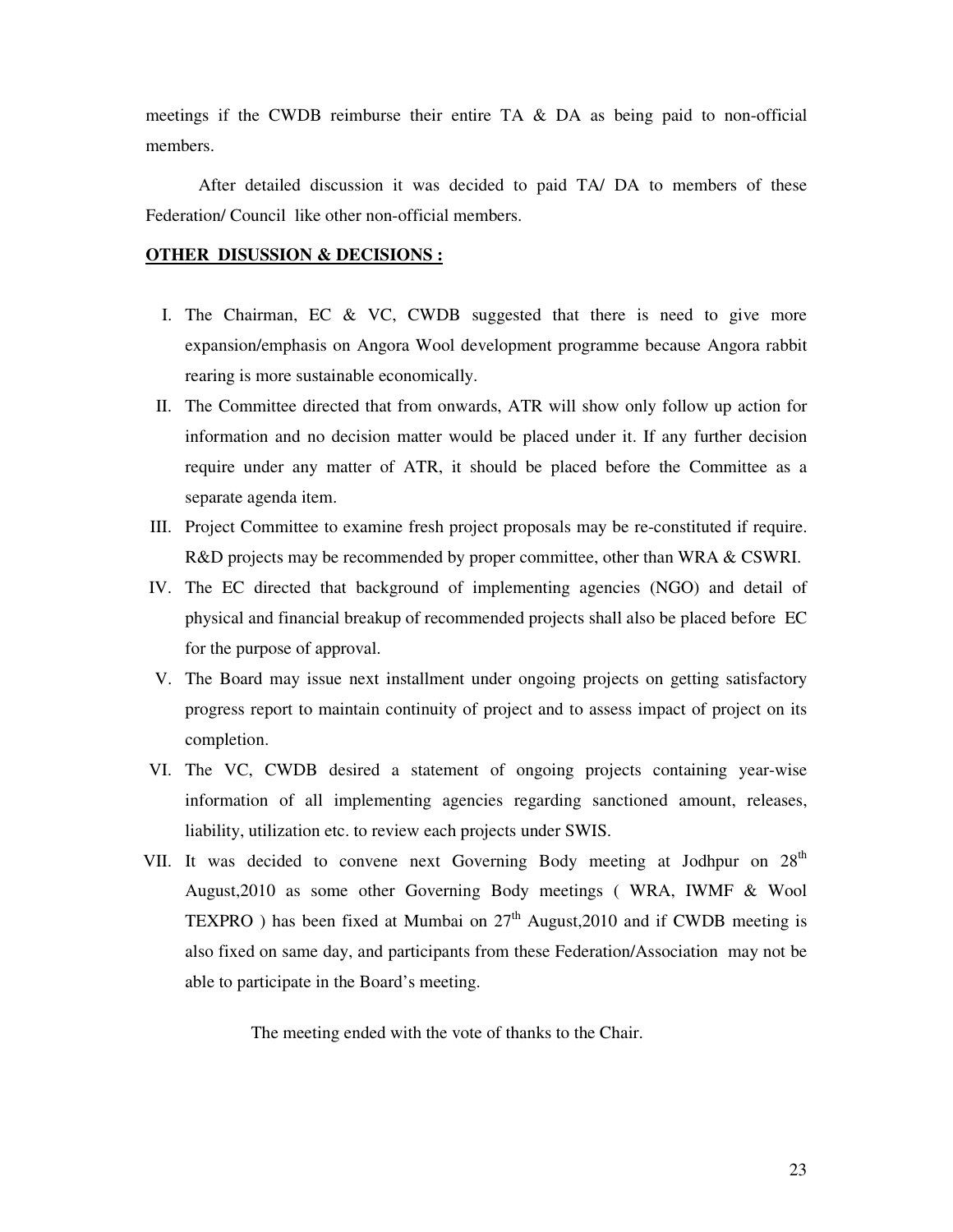# MINUTES OF 35<sup>th</sup> EXECUTIVE COMMITTEE MEETING OF CENTRAL WOOL DEVELOPMENT BOARD HELD ON 13-10- 2010 AT NEW DELHI

The 35<sup>th</sup> Meeting of the Executive Committee of the Central Wool Development Board was held under the chairmanship of Shri S. S. Gupta, Joint Secretary, MOT and Vice Chairman, CWDB at Udyog Bhawan, New Delhi on 13<sup>th</sup> October, 2010 at 1500 Hours in his office chamber.

Following members participated in the meeting:

- 4. Mrs. Santha Thampi, Dy. Secretary (IFW), MOT, New Delhi.
- 5. Shri M.K. Bardhan, Director, Wool Research Association (WRA),
- 6. Shri L. Ammayappan Scientist CSWRI, Avikanagar, Jaipur.
- 7. Shri K.K.Goyal Executive Director & Member secretary, CWDB, Jodhpur.

Members absent:

- 3. The Textile Commissioner, Mumbai
- 4. The Director, Animal Husbandry Deptt., Govt. of Rajasthan, Jaipur.
- 5. Jt. Adviser (VSI), Planning Commission, Yojana Bhawan, New Delhi.

In Attendance:

- 4. Shri Anurag Purohit, Incharge, W&DTC, CWDB Kullu.
- 5. Shri K.K.Mohandas/ Under Secretary/MOT

Shri K.K.Goyal, Executive Director & Member Secretary / CWDB /Jodhpur welcomed the members and gave brief introduction and invited point-wise discussion on the agenda.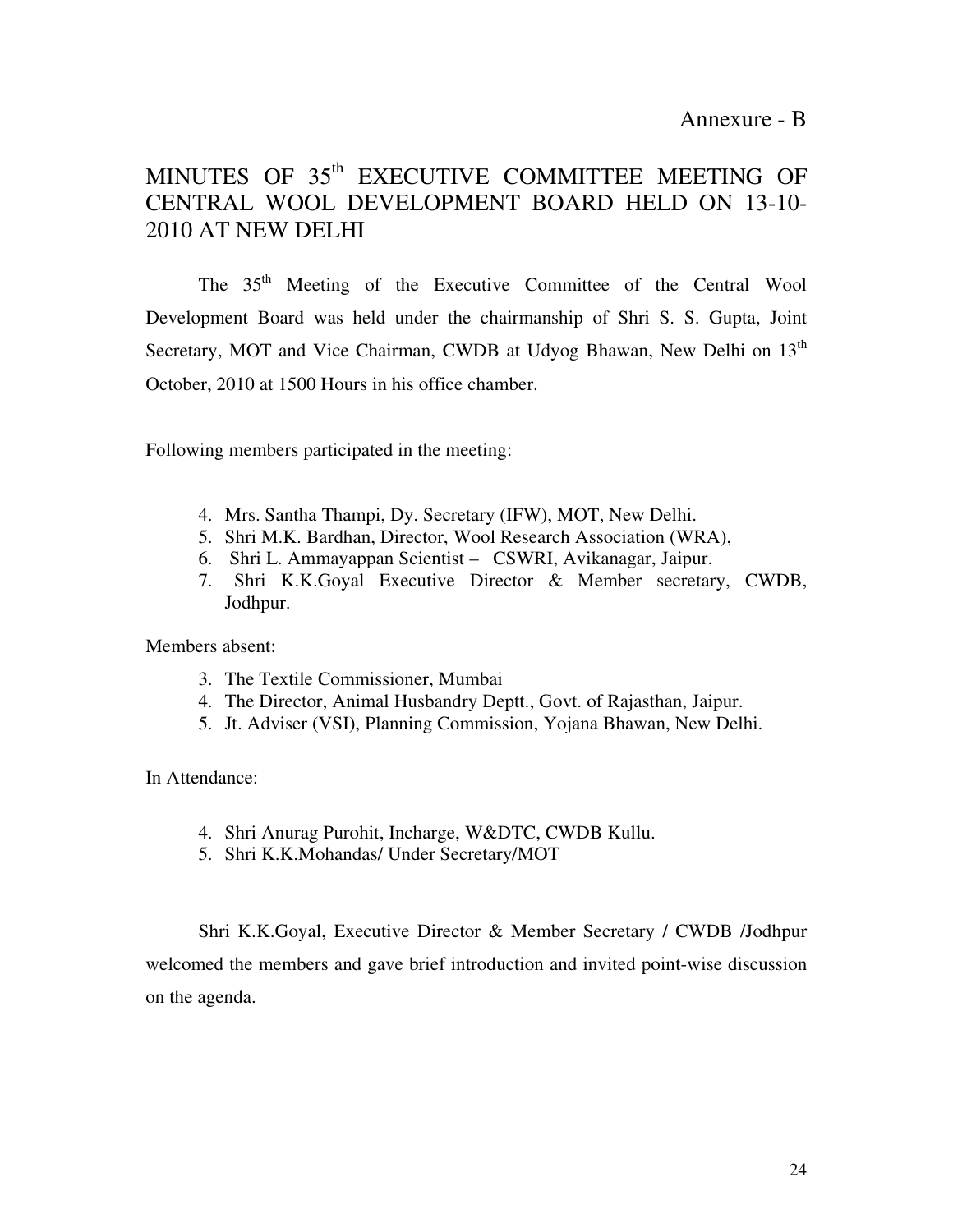Agenda Item no. 1 : Discussion and approval of the recommendations of the  $15<sup>th</sup>$  Project Committee meeting of CWDB held on  $15<sup>th</sup>$  September, 2010.

As per recommendation of the  $15<sup>th</sup>$  Project Committee meeting of the CWDB held on  $15<sup>th</sup>$  Sept. 2010, the Executive Committee discussed all proposal but sanctioned only one proposal from Uttrakhand Khadi & Village Industry Board Dehardun. Regarding other proposals, EC decided to put up in next EC meeting when Board is re-constituted.

| <b>SN</b> | Name of Agency from whom<br>proposal received | Total cost of<br>project | Financial<br>assistance | Activity          |
|-----------|-----------------------------------------------|--------------------------|-------------------------|-------------------|
|           |                                               |                          | from CWDB               |                   |
|           | Uttrakhand Khadi & Village                    | $Rs. 31.95 +$            | R <sub>s</sub> 31.95    | CFC for Scouring, |
|           | <b>Industry Board Dehardun.</b>               | Land and                 | Lakhs                   | Dyeing and Yarn   |
|           |                                               | <b>Building</b>          |                         | twisting.         |

Agenda Item No. 2 : Discussion and approval of new project proposals received for organizing Woollen Expo under HRD & Promotional Activities.

After detailed discussion, the EC approved following Woollen Expos (Sale-cumexhibition of woolen projects) at various important locations during 2010-11.

| SN             | Coordinating Agency           | Venue of | Type of Expo              | Proposed period |
|----------------|-------------------------------|----------|---------------------------|-----------------|
|                |                               | Expo     |                           |                 |
| $\mathbf{1}$   | Uttarakhand Khadi &           | Dehradun | As per scheme (Rs. 14)    | December 2010   |
|                | Grommodoyog Board,            |          | Lakh)                     |                 |
|                | Dehradun                      |          |                           |                 |
|                |                               |          |                           |                 |
| $\overline{2}$ | Rajasthan Patrika Pvt. Ltd.,  | Kota     | By hiring 50 stalls @ Rs. | January 2011    |
|                | Jaipur.                       |          | $10,000$ per stall        |                 |
| 3              | Rajasthan Patrika Pvt. Ltd.,  | Jodhpur  | By hiring 50 stalls @ Rs. | 11-19 December  |
|                | Jaipur                        |          | $10,000$ per stall        | 2010            |
| $\overline{4}$ | Marudhdara Industries         | Jodhpur  | By hiring 50 stalls @ Rs. | 22-31 October,  |
|                | Association, Jodhpur.         |          | $10,000$ per stall        | 2010            |
| 5              | Asmara Handicrafts & Cultural | Kanpur   | As per scheme             | Not mentioned   |
|                | Society, New Delhi            |          | (Rs. 14 Lakh)             |                 |
| 6              | Aashray Society Welfare       | Jaipur   | As per scheme             | December 2010   |
|                | Foundation, Ahmedabad.        |          | (Rs. 14 Lakh)             |                 |
| $\overline{7}$ | Indian Chamber of Commerce,   | Guwahati | As per scheme             | $15 - 24$       |
|                | Guwahati                      |          | (Rs. 14 Lakh)             | November, 10    |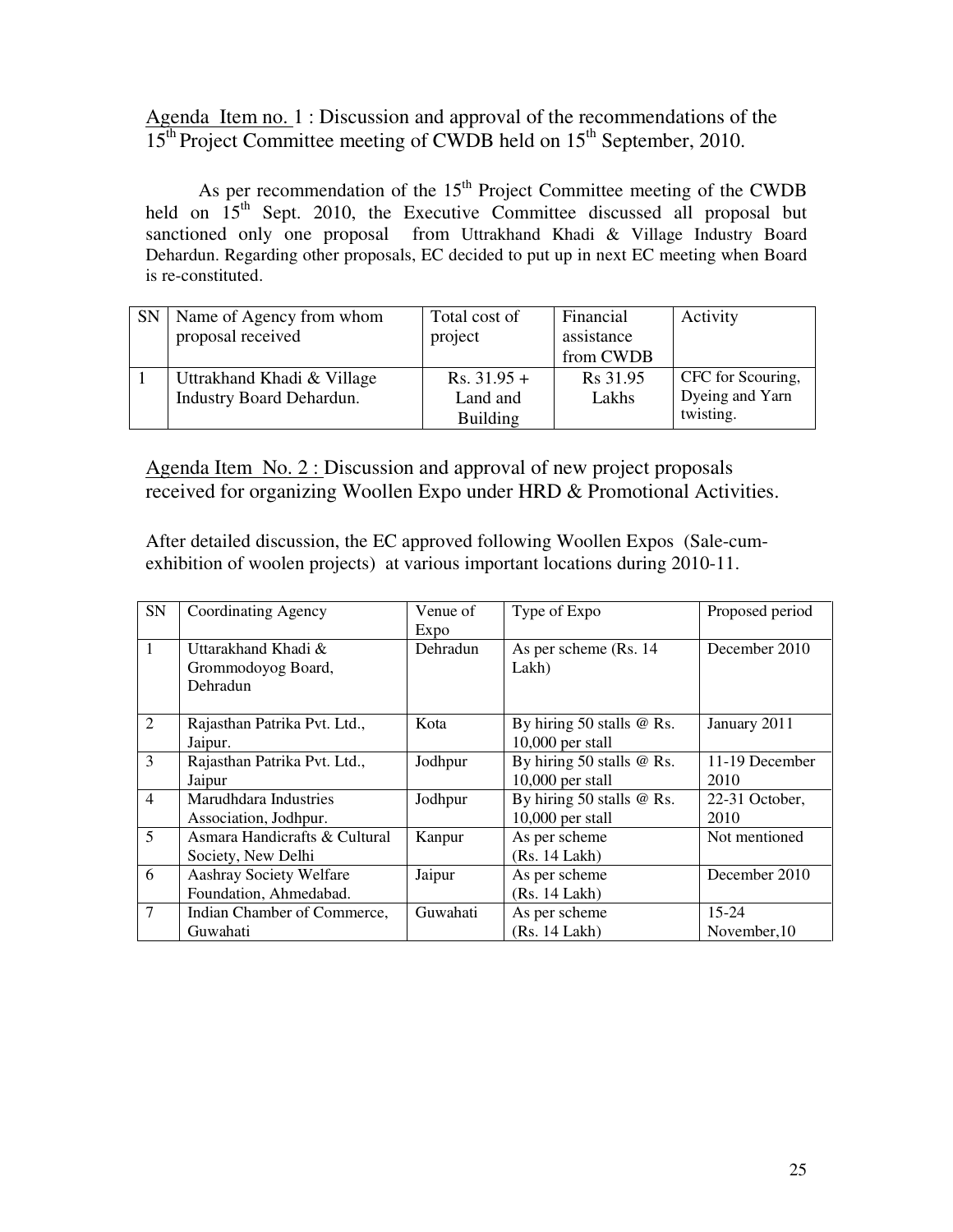Agenda Item No. 3 : Approval to invite application to CWDB from State Govt./ Textiles Committee & other Govt. Deptt. for the post of Veterinary Officer/ Assistant Director/ Deputy Director (Sheep) and Assistant Director/ Deputy Director (Wool).

After detailed discussion it was decided that for inviting applications for deputation, posts are to be created first, for which a detailed proposal is to be prepared by ED/ CWDB and be sent to MOT for approval of competent authority . But EC was of the view that resource persons can be hired on contract basis either full time or part time ( as per requirenment) by making open advertisement with good salary so that qualified & experienced person can join CWDB as full time consultant for three years. EC was also of the view that these technical personnel's are essentially required in CWDB not only for detailed scrutiny of the project proposals received in Board's office but also for proper Implementation and monitoring of these projects in the fields.

Agenda Item no. 4 : Discussion and approval for printing of office Diary and Calendar for the year 2011

 After detailed Discussion, the Executive Committee approved printing of office diary and Calendars-2011 ( as tabulated below ) with total financial provision upto Rs. 1.50 Lakhs . Work shall be executed through normal Quotation / tender process as prescribed in GR/FR.

| <b>SN</b> | Activity       | Approx. Exp. per head | Expenditure  |
|-----------|----------------|-----------------------|--------------|
|           | 500 Diaries    | 180                   | Rs. 90,000   |
|           | 1500 Calendars | 40                    | Rs. 60,000   |
|           | TOTAL          |                       | Rs. 1,50,000 |

The meeting ended with the vote of thanks to the Chair.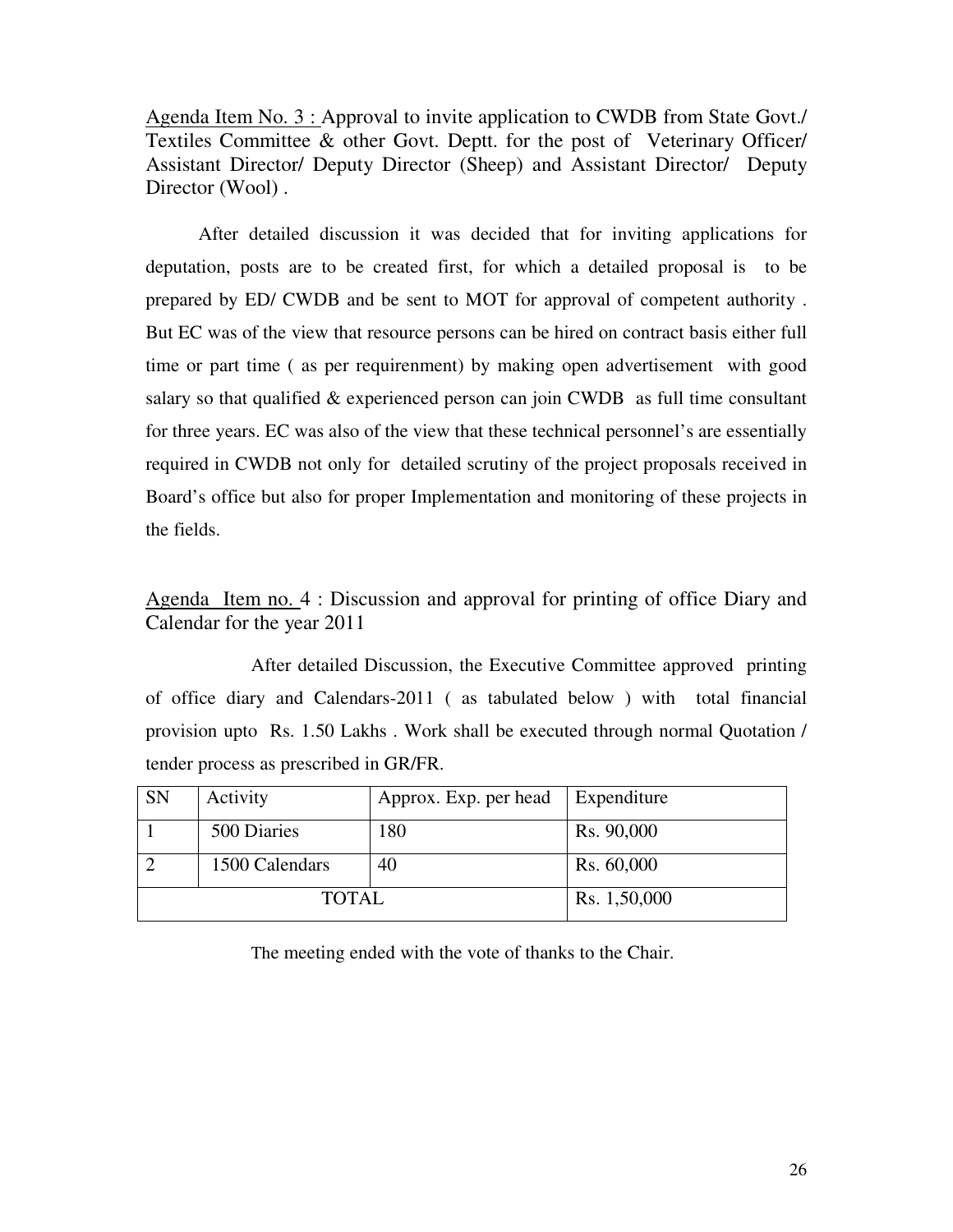## **Summary of CFCs proposals received under Quality Processing scheme**

## **I. PROJECT SUMERY (M/s NITU ENTERPRISES)**

- Project name:-carding of raw wool to remove burr in high burr content wool
- Project under scheme of CWDB:-Quality processing of wool
- About project:-Value addition of burry wool by providing raw wool processing facility in the surrounding area on the job work basis as well as purchasing burry wool from the CWDB SWIS area as presently there in no such facility despite having large population of sheep.
- Type of machines to be installed:-Wool opener, bale press machine, woolen card, wool teaser loader machine e.t.c
- Location:-Morbi(Rajkot),Gujrat
- Beneficiary:-Wool growersheep breeders of the Gujrat State Boards project area.
- Justification:-The firm is already engaged in the purchasing raw wool from different places of Gujrat and marketing of raw wool. After establishment of CFC and removing burr, value addition of wool will be done by processing it on card which is easier & will fetch higher price. The breeder will get more for the same. At present they have to send the same to Bikaner for processing of raw wool.
- Total project cost-103 lacs
- Financial demand from agency under project:-51 lakhs
- Agency contribution: -65.68 lacs
- Whether the agency has already taken grant under C.F.C from C.W.D.B:- No
- (Remarks-First proposal)

## PROJECT SUMERY (M/s MAHADEV WOOLLEN MILLS)

- Project name:-Dyeing and finishing of yarn & fabric
- Project under scheme of CWDB:-Quality processing of wool
- About project:-To provide further processing facility to the customer of existing CFC by establishing dyeing and finishing plant of high technology to render better services to the customers of wool & woolen product at one place.
- Type of machines to be installed:-HTHP dyeing m/c, Hydro extractor, drying m/c, Boiler, Winding m/c, finishing e.t.c
- Location:-Sundernagar ( Dist-Mandi)
- Beneficiary:-Local HP Wool grower as well as handloom weavers.
- Financial demand for project: 50 lacks
- Agency contribution: 56.25 lacks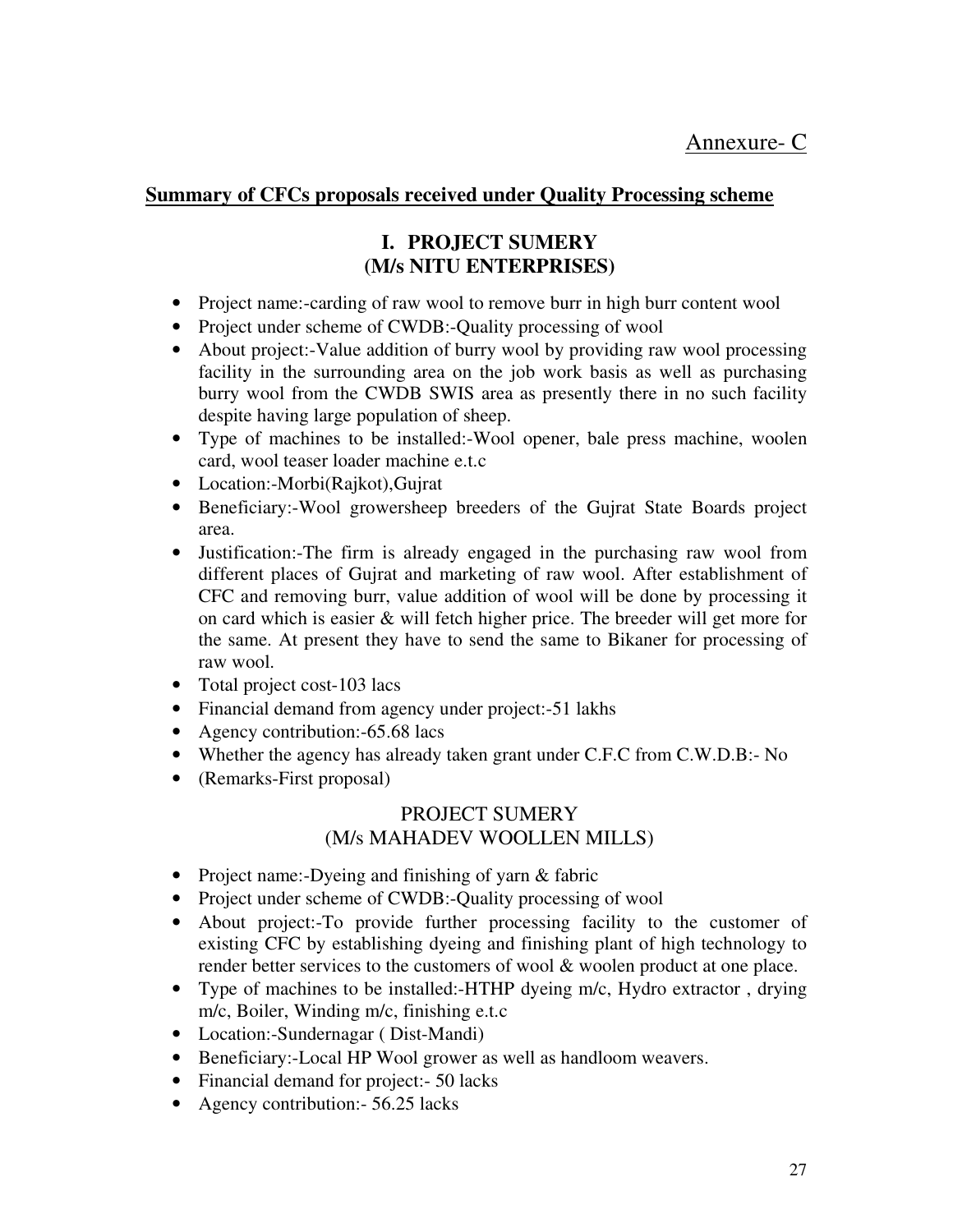- Benefit from the project:-Implementing agency has already established a CFC for carding and spinning of local wool with the help of CWDB but agency does not have dyeing facility also in near by area therefore weavers, wool growers has to go other place for dyeing of yarn after spinning from existing CFC. After commencement of proposed CFC weavers, wool growers or existing CFC customer can have dyed yarn and finishing of handloom products form proposed CFC from one place.
- Total project cost-101.50 lacs
- Whether the agency has already taken grant under C.F.C from C.W.D.B:- Yes
- (Remarks-Agency has taken grant from C.W.D.B for setting up of spg & combing unit under C.F.C scheme and is running successfully.)

## III. PROJECT SUMERY (Shikhar handloom)

- Project name:-Quality processing & finishing of wool & woolen product
- Project under scheme of CWDB:-Quality processing of wool
- About project:-The intension of the project is to maximize the use of native Himachal wool & provide facility to produce wool tops of combed quality and to make diversified value added product on the job basis.
- Type of machines to be installed:-Scouring m/c, gill boxes, comber, worsted spg unit
- Location:-Nirmand(Dist-Kullu)
- Beneficiary:-Wool grower, as it causes increase in the use of native Himachali wool in high end products leading to overall improvement in quality & higher return to the wool grower by installation of machinery which will convert the hilly wool into high value product.
- Justification:-By value addition to the raw wool it will strengthen the existing units by providing them raw material at reduced rate causes increase in the share of HP wool in export.
- Financial demand for project: -45,50,000 lacs
- Agency contribution: -50,00,000 lacs
- Benefit from the project:-High value added raw wool will reduce the dependence on imported wool for making the high end woolen products & generate employment in wool potential area.
- Total project cost-9550000 lacs
- Whether the agency has already taken grant under C.F.C from C.W.D.B:- Yes
- (Remarks-Agency has taken grant for setting up of spinning unit and running successfully)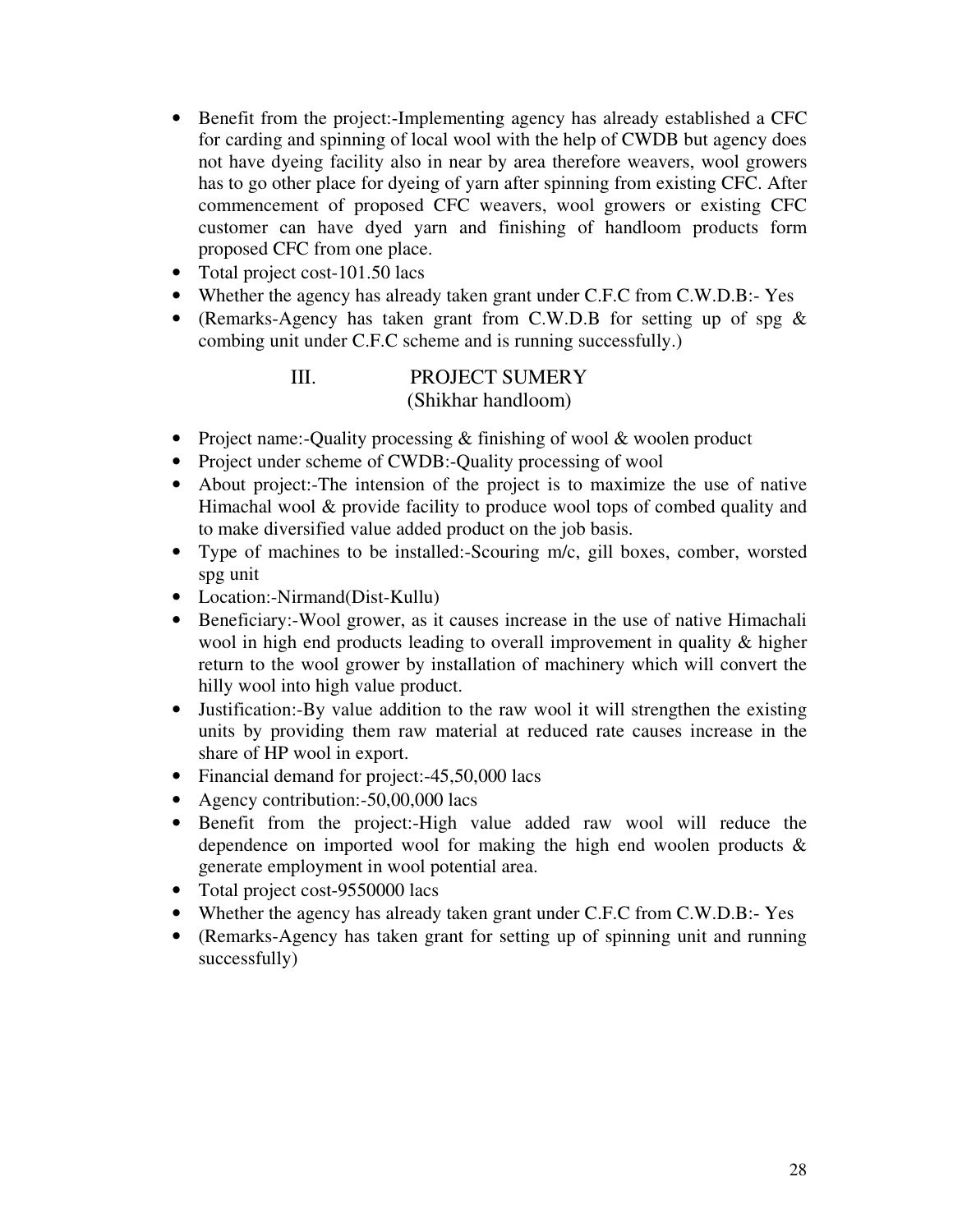# Approval for pending project proposals as recommended by the  $15<sup>th</sup>$  meeting of the Project Committee under the Scheme of Quality Processing of Wool.

## **Minutes of the 15th Project Committee Meeting (PCM) of the CWDB held on 15th September, 2010 at Jodhpur**

**I.** The Project Committee meeting of the Central Wool Development Board held on 15<sup>th</sup> September, 2010 at Jodhpur to consider and recommend project proposals to the Executive Committee for necessary approval.

|                  | Shri K.K. Goyal, Executive Director, CWDB                                  | - Chairman                          |
|------------------|----------------------------------------------------------------------------|-------------------------------------|
| $\rm ii$         | Shri T.R. Rao, Scientist E 1, Wool Research Association, Thane             | – Member                            |
| $\overline{iii}$ | Dr. D.B. Shakyawar, Pr. Scientist, Central Sheep & Wool Research Institute | – Member                            |
| 1V               | Shri Sumer Singh Champawat, Dy. Manager Marketing, CWDB                    | - Scheme Incharge /Member Secretary |
|                  |                                                                            |                                     |

Representative of Director, Animal Husbandry Deptt., Govt. of Rajasthan could not be participated the meeting.

B. In Attendance:

6. Shri Sanjay Joshi, Research Assistant, CWDB.

A. The following members of Project Committee participated the meeting :

**II.** Agenda Notes along with project proposal and comments of WRA and I/C WDTC Kullu were supplied to the all members. The Project Committee examined and discussed project proposals received form different agencies under (i) Quality Processing of Wool and (ii) HRD & Promotional Activity (Woollen Expo) for implementation during FY 2010-11.

**III**.. After examining each project proposal with regard to their feasibility, project areas, project cost, financial requirement, infrastructure and technical manpower available with the implementing agencies etc. in detail, the observation/recommendation of the Project Committee on each project proposals are enclosed as **Annexure- a.**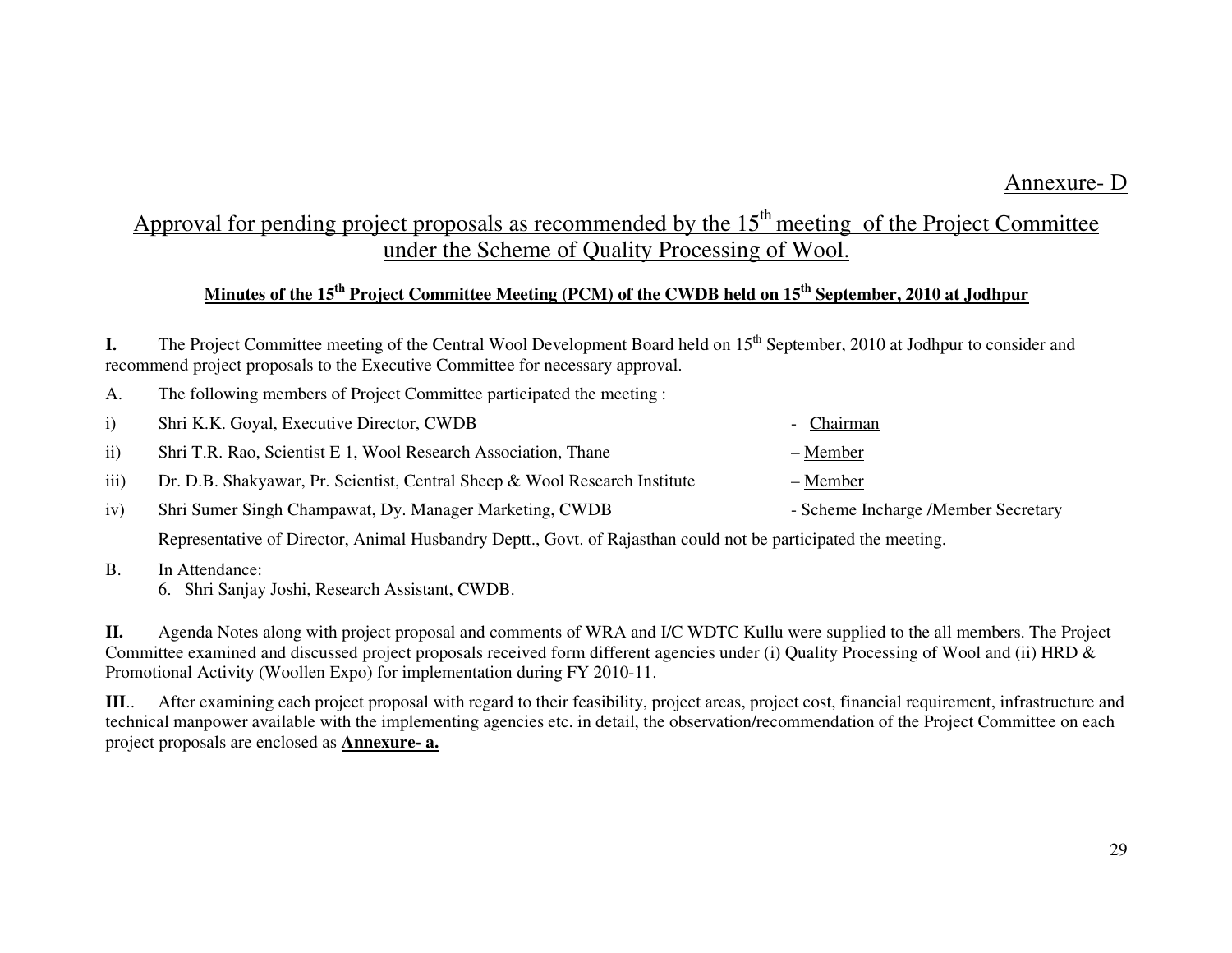#### **Annexure – a**

## **A. Scheme : QUALITY PROCESSING OF WOOL**

| <b>SN</b>      | Name of      | Total cost | Financial   | Activity    | Observation/recommendation of the Project Committee                            |
|----------------|--------------|------------|-------------|-------------|--------------------------------------------------------------------------------|
|                |              |            |             |             |                                                                                |
|                | Agency from  | of project | assistance  |             |                                                                                |
|                | whom         | as per     | from        |             |                                                                                |
|                | proposal     | prescribed | <b>CWDB</b> |             |                                                                                |
|                | received     | norms of   | approved    |             |                                                                                |
|                |              | Board's    | by Project  |             |                                                                                |
|                |              | scheme.    | Committee   |             |                                                                                |
| 1              | M/s. Nitu    | Rs. 103    | Rs. 50      | CFC for     | Project Committee examined project proposal and discussed in detail. It was    |
|                | Enterprises, | lakh       | lakh        | Carding of  | observed that this agency is involved in marketing of raw wool and wool        |
|                | Rajkot,      |            |             | raw wool.   | purchased is being processed at Bikaner with the help of other agencies. The   |
|                | Gujarat.     |            |             |             | partner of the firm is well experienced with processing of wool. Agency is     |
|                |              |            |             |             | having land and building and wool packaging facilities are also available on   |
|                |              |            |             |             | site. This agency is purchasing wool from CWDB's beneficiaries also to give    |
|                |              |            |             |             | better return. This shows that agency is working in wool development sector.   |
|                |              |            |             |             | As informed by the WRA, bank has given satisfactory report during discussion   |
|                |              |            |             |             | with Bank. Hence Project Committee recommended sanction of CFC under           |
|                |              |            |             |             | pre- loom activity of CWDB. More over this CFC will act as catalyst for        |
|                |              |            |             |             |                                                                                |
|                |              |            |             |             | processing of wool in Gujarat state.                                           |
| $\overline{2}$ | Shikher      | Ra. 59.50  | Rs. 29.75   | CFC for     | Project Committee examined project proposal and discussed in detail and        |
|                | Handloom &   | lakh       | lakh        | Woollen     | project was found to be technically feasible. It was observed that this agency |
|                | Handicraft   |            |             | varn        | has already been sanctioned one CFC. Agency is ready to install indigenous     |
|                | Weavers      |            |             | Scouring,   | machineries under this new CFC. Project is technically feasible, and thus      |
|                | Welfare      |            |             | Combing $&$ | Project Committee recommended the CFC subject to following observations-       |
|                | Cooperative  |            |             | Spinning.   |                                                                                |
|                | Industrial   |            |             |             | 1. As IA has already been sanctioned one CFC, the issue whether a new          |
|                | Society,     |            |             |             | CFC for separate activity can be sanctioned or not may be looked into          |
|                | Kullu.       |            |             |             | by Executive Committee before taking final decision.                           |
|                | (H.P.)       |            |             |             |                                                                                |